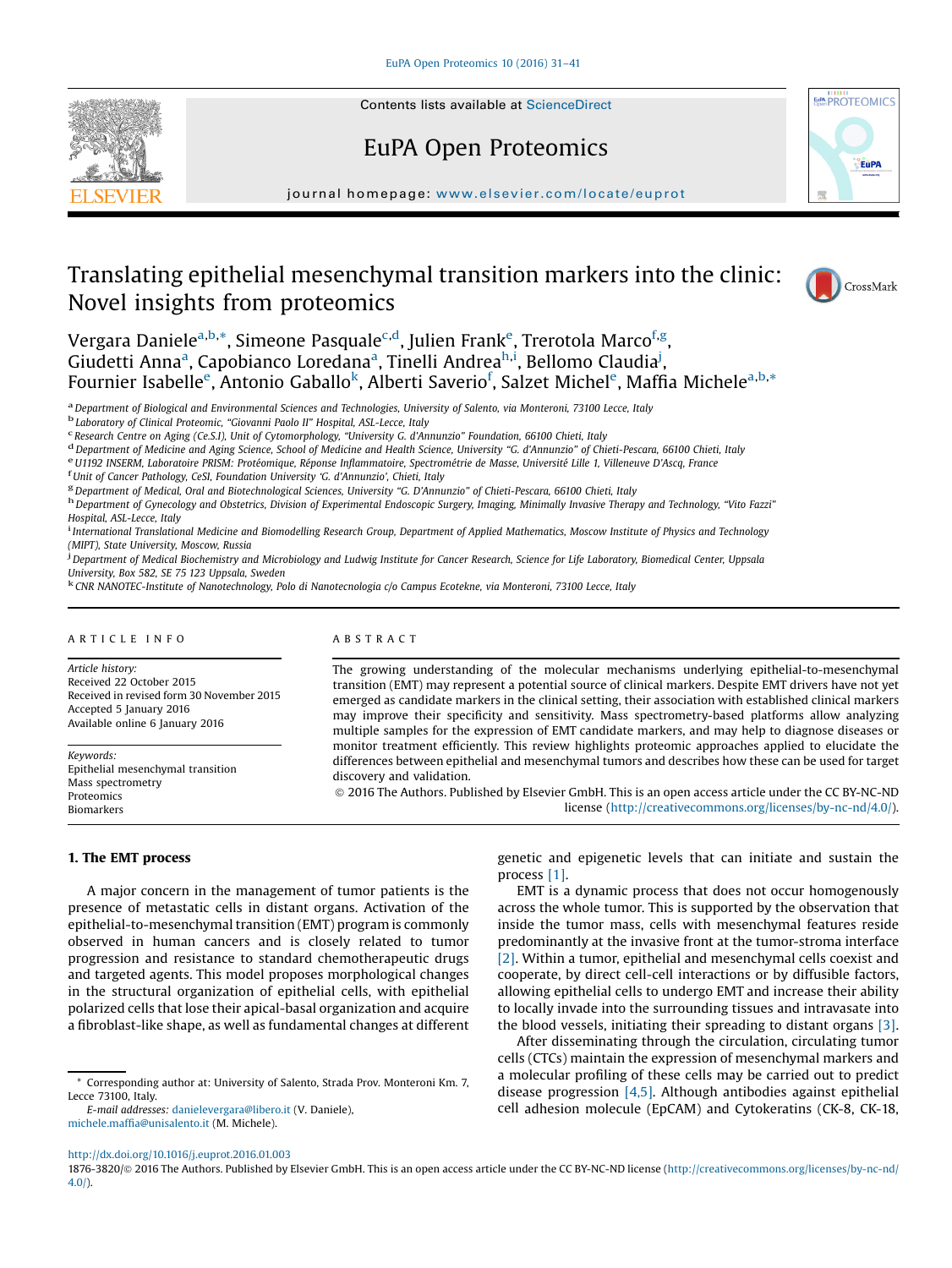CK-19) have been widely used to isolate CTCs, more recent and sensitive methods that include a cocktail of antibodies against mesenchymal markers have been developed [\[6,8\].](#page-7-0) This approach demonstrated clinical validity by its ability to predict more accurately breast cancer patients with a worse prognosis than the evaluation of epithelial antigens [\[5\]](#page-7-0). This was also confirmed in other studies where a higher numbers of mesenchymal CTCs were identified in patients in the metastatic stage of the disease in a variety of tumor types  $[6]$ . For this reason, multiple devices were developed and functionalized not only with epithelial markers but also with mesenchymal markers combined with cancer-associated antigens, such as HER2 (EGFR2/ERBB2), and epithelial growth factor receptor (EGFR) [\[4\]](#page-7-0). Moreover, together with the detection of commonly used EMT molecules, there is also a need to identify new specific CTCs markers. To address this issue, protein-based technologies that rely on specific markers that are not downregulated during EMT and absent in blood cells were also described and validated [\[9\]](#page-7-0).

At present, one of the key questions is whether epithelial or mesenchymal detection methods are able to capture the entire spectrum of CTCs. It should be noted that the detection of CTCs based on the expression of a specific set of markers should require an assumption about the nature of these cells, and considering the heterogeneity of CTCs, this cannot be easily predicted. As the EMT features of CTCs can evolve in a spectrum of different phenotypic phases during disease progression or treatment, current efforts to characterise simultaneously CTCs with epithelial and mesenchymal features might be the key not only to improve CTCs capture efficiency but also to increase prognostic and predictive information [\[7\].](#page-7-0)

At the metastatic site, a reversion to an epithelial morphology, also known as mesenchymal-to-epithelial transition (MET), has been postulated and proposed to be essential for disseminated tumor cells to re-enter a proliferative state and give rise to macrometastatic nodules [\[10\]](#page-7-0). The mechanisms underlying this process are still poorly understood. However, an explanation of this process was proposed by Brabletz and involves the differentiated vs undifferentiated status of primary tumors. The dynamic EMT-MET interconversion is an important determinant of metastases characterised by differentiated cells [\[11\]](#page-7-0). In this model, cancer cells in primary tumors acquire EMT to increase their metastatic potential, maintain the EMT status in circulation, and undergo a MET at the secondary metastatic sites to promote metastatic colonization. In contrast to the EMT-MET model, undifferentiated metastases derived from primary tumors with intrinsic genetic alterations are in a permanent EMT state and only a weak redifferentiation is necessary to support their growth [\[11\].](#page-7-0)

When considering the contribution of EMT in cancer progression, it is important to address its role during the first steps of cancer initiation. Although EMT may be principally ascribed to later stages of carcinoma progression, evidences that EMT may occur earlier and be detectable in precancerous lesions are reported. In a mouse model of pancreatic cancer, EMT was identified in premalignant lesions and cells with mesenchymal features were present in the circulation of mice prior to the development of a detectable malignancy [\[12\].](#page-7-0)

The EMT process has been characterized in different cancer types including breast [\[13\]](#page-7-0), lung [\[14\]](#page-7-0), ovarian [\[15\]](#page-7-0), prostate [\[16\],](#page-7-0) and liver [\[17\]](#page-7-0) cancers. The mechanisms by which an epithelial cell is able to acquire a mesenchymal phenotype include the diminished expression of cell–cell adhesion components, elevated expression of proteins involved in cytoskeleton remodeling, and increased motility ([Fig.](#page-2-0) 1). Such mechanisms have important implication for the identification of a set of EMT markers that can be clinically useful to characterize the process. Depending of their specific role, EMT driving factors can be involved in transcriptional regulation, maintenance of epithelial integrity and metabolism.

## 2. Factors driving EMT activation

EMT results from the coordinated regulation of transcriptional, post-transcriptional, translational and post-translational events. At the transcriptional level, EMT is regulated by several transcription factors including zinc-finger proteins (SNAI1/2 and ZEB1/2) and basic helix-loop-helix proteins (TWIST1/2). Overexpression of these factors has been shown to be sufficient to act as a trigger of the EMT program, increasing cell migration and invasiveness of tumor cells [\[18\]](#page-7-0).

In addition to the contribution of this transcriptional program, small-non coding RNAs or microRNAs (miRNA or miR) have been found to play a critical role in EMT regulation [\[19\].](#page-7-0) MiRNAs can either promote or repressing the EMT program, depending on the different cell contexts. MiR-200 family acts by targeting the EMT factors Zeb1 and Zeb2, thus preventing E-cadherin down-regulation [\[20,21\].](#page-7-0) However, members of this family are also required to promote EMT and metastatization [\[22\]](#page-7-0). MiRNAs can cooperate with different EMT-controlling signaling networks. In ovarian cancer, miR-181a can modulate tumor growth factor- $\beta$  (TGF- $\beta$ ) signaling, increasing cell survival, drug resistance, and tumor dissemination [\[23\]](#page-7-0). In breast cancer, ectopic overexpression of miR-374a promoted EMT and metastasis both in vitro and in vivo by targeting several negative regulators of the  $Wnt/\beta$ -catenin signaling cascade [\[24\]](#page-7-0). Taken together, miRNAs may regulate EMT working in close collaboration with transcriptional factors or reinforcing EMT signaling network.

Tumor microenvironment including immune cells, tumor stroma, and extracellular matrix can participate in the regulation of EMT through a direct cell contact or by secreting signaling factors such as TGF- $\beta$ , epidermal growth factor (EGF) or plateletderived growth factor (PDGF), and hormones [\[25\]](#page-7-0). Cancerassociated fibroblasts (CAFs) can promote EMT, by releasing CXCL12 or by activating specific collagen receptors that regulate the stability of EMT transcription factors, respectively [\[26,27\].](#page-7-0) The crucial role of the microenvironment during EMT is also supported by the observation that circulating tumor cells can undergo EMT in response to a physical interaction with platelets. Platelet-derived TGF- $\beta$  triggers EMT through the synergistic activation of TGF- $\beta$ and nuclear factor- $\kappa$ B (NF- $\kappa$ B) pathways [\[28\]](#page-7-0).

 $TGF-B$  pathway promotes EMT and also enhances the migratory and invasive properties of cancer cells. The latter events are transiently active only in a small population of cells throughout the tumor where activation of TGF- $\beta$  signaling drives the expression of genes that promote single cell motility [\[29\]](#page-7-0). Proteomic studies provided a systemic view of TGF- $\beta$  action. The process is regulated via the activation of ECM-receptor interaction, focal adhesion, and actin cytoskeleton proteins and the down-regulation of proteins related to cell cycle inhibition, nucleic acid metabolism, transcription, and regulation of DNA replication and repair. Important effectors of these modifications include the transcriptional regulators SMAD2, SMAD3, SNAIL2, SMAD7, and c-MYC [\[30\].](#page-8-0)

EMT is regulated by the interplay of different signaling networks, with multiple points of regulation, feedback and cross-talk. Canonical EMT pathways include Ras/MAPK, PI3K/ Akt/GSK, and Wnt/ $\beta$ -catenin. ERK is critical for EMT induction by the hepatocyte growth factor (HGF)  $[31]$ , TGF- $\beta$   $[32]$ , or EGF  $[33]$ . In melanoma cell lines, increased Twist1 mRNA/protein expression was shown to be dependent on the ERK signaling thus promoting invasion, and matrix metalloproteinase-1 expression [\[34\]](#page-8-0). Activation of the PI3K and MAPK pathways can also regulate EMT by the suppression of  $GSK-3\beta$  activity and stabilization of Snail. GSK, by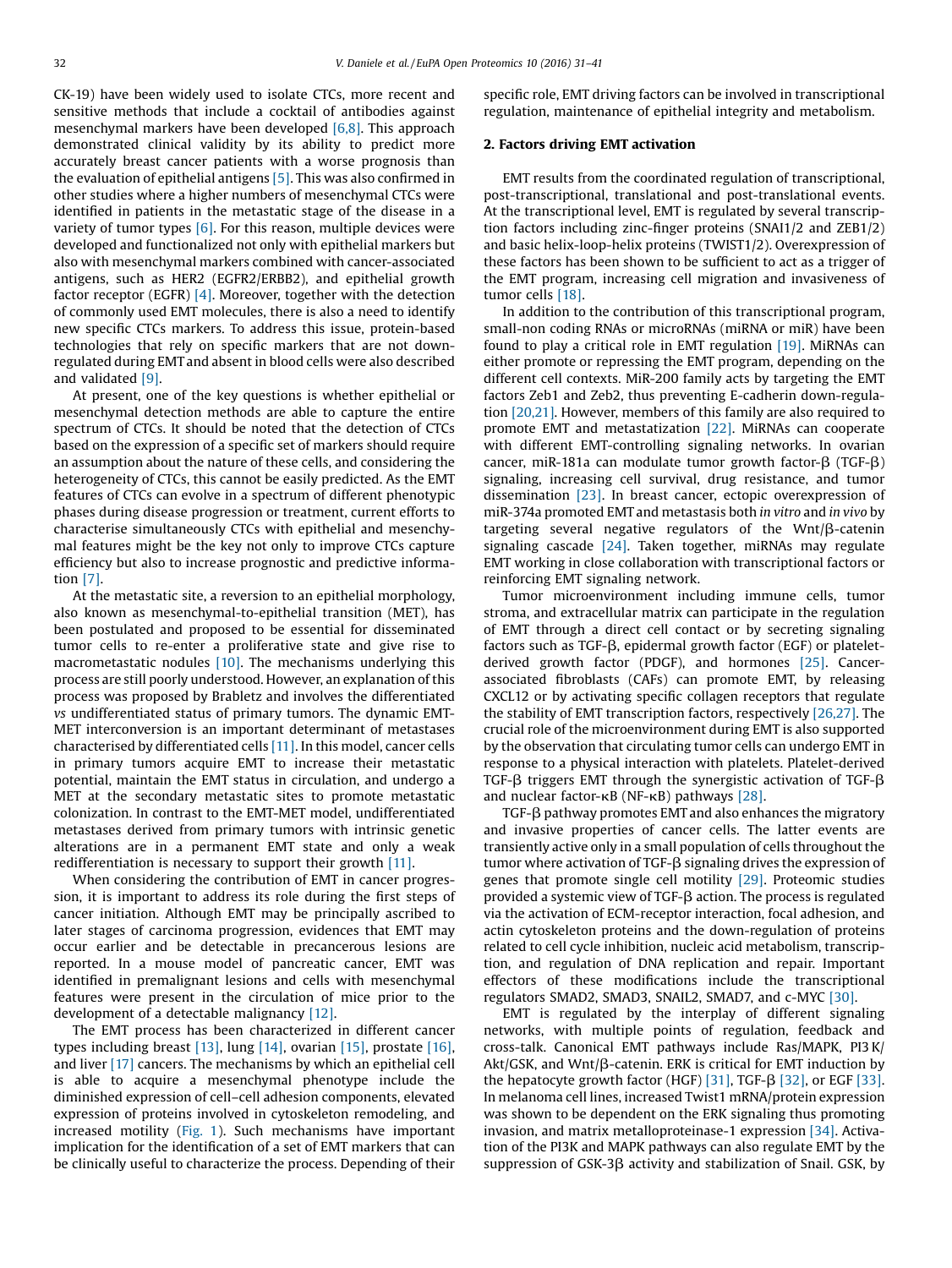<span id="page-2-0"></span>phosphorylating Snail at two consensus motifs, regulates Snail degradation and subcellular localization [\[35\]](#page-8-0).

The Akt family of kinases, comprising Akt-1, Akt-2 and Akt-3, is a major effector of tumor growth and metastasis. Although the signaling through Akt is essential to promote EMT, the functional role and relative contribution of the three different isoforms is still controversial [\[36\].](#page-8-0) In breast cancer samples, the ratio of Akt-1 to Akt-2 and the abundance of miR-200 and of the mRNA encoding Ecadherin revealed that the miR-200-E-cadherin axis is under the control of Akt pathway. The comparison of cells reconstituted with Akt-1, or Akt-2 demonstrated that miR-200 family expression appears to depend on the balance between Akt-1 and Akt-2. Akt-1 may regulate Akt2 or it may interfere with the Akt-2-mediated decrease in miR-200 abundance downstream of Akt-2. Akt-1 knockdown, but not down-regulation of Akt-2 or of Akt-1 plus Akt-2, contributes to the activation of EMT induced by TGF- $\beta$  by decreasing the abundance of the miR-200 family [\[36\]](#page-8-0). Activation of Akt drives the acquisition of a mesenchymal phenotype in squamous cell carcinoma lines promoting tissue invasion and metastasis [\[37\].](#page-8-0) Hepatocellular carcinoma cells exposure to hypoxic conditions increased HIF-1 $\alpha$  expression and induced EMT through a pathway that involves PI3K/Akt [\[38\]](#page-8-0). In vivo, high levels of Akt were found to correlate with high levels of Twist1 Ser42 phosphorylation with subsequent decrease of p53 levels and the inhibition of cell cycle arrest and apoptosis [\[39\]](#page-8-0). Akt can also regulate EMT through NF-kB. Akt induces NF-kB activity, its nuclear translocation and Snail activation with the consequent repression of the CDH1 gene encoding E-cadherin [\[40\]](#page-8-0).

Connections between Wnt signaling and EMT is supported by several studies. In the canonical WNT signaling, the binding of WNT ligands to the Frizzled family of protein receptors results in the inhibition of GSK3 $\beta$  activity leading to stabilization of Snail and Slug expression [\[41,42\]](#page-8-0). During EMT, Wnt signaling is implicated in the reprogramming and maintenance of a cancer stem cell (CSC) state. This is obtained through the association of Twist1 with Wnt signaling-related molecules. In particular, EMT activation in tumor cells induces a switch from the  $\beta$ -catenin/E-cadherin/ Sox15 complex to the  $\beta$ -catenin/Twist1/TCF4 complex enhancing the transcriptional activity of this group of proteins including the binding to cancer stem cell genes related promoters. Immunohistochemical analysis of lung cancer samples correlated the specific protein signature identified in vitro (nuclear  $\beta$ -catenin $\text{High}/\text{nuclear}$ Twist1 $\frac{\text{High}}{\text{E-cadherin}}$ <sup>Low</sup>/Sox15<sup>Low</sup>/CD133<sup>High</sup>) with clinical features including tumor progression and metastasis. These data indicated the potential role of these proteins as predictors for poor overall patient survival [\[43\].](#page-8-0)

#### 3. Immune response and EMT

A link between EMT and immunoediting was described and several mechanisms proposed. Tumor cells that evade immunoediting often activate EMT signaling pathways such as BRAF-MAPK, STAT3, and Wnt/ $\beta$ -catenin which trigger multiple immunosuppressive cascades that result in the production of immunosuppressive molecules (e.g., TGF- $\beta$ , IL-10, IL-6, VEGF, and CCL2) and induction of immunosuppressive immune cells (e.g., regulatory T cells, tolerogenic dendritic cells, and myeloid-derived suppressor cells) [\[44](#page-8-0)–46]. Moreover, during EMT, tumor cells evade the immuno-recognition through the down-regulation of immune receptor ligands that directly stimulate immune cells. In



Fig. 1. Cellular modifications associated with EMT program. After the activation of the EMT program epithelial cells switch off the expression of epithelial markers, such as Ecadherin and Cytokeratins, and turn on mesenchymal markers, including N-cadherin and Fibronectin. After metastatic dissemination mesenchymal cells can redifferentiate into epithelial structures by mesenchymal-epithelial transition. Depending on the tissue and signaling context, epithelial cells may lose only some characteristics or may show some epithelial and mesenchymal properties; this can be considered as a partial EMT.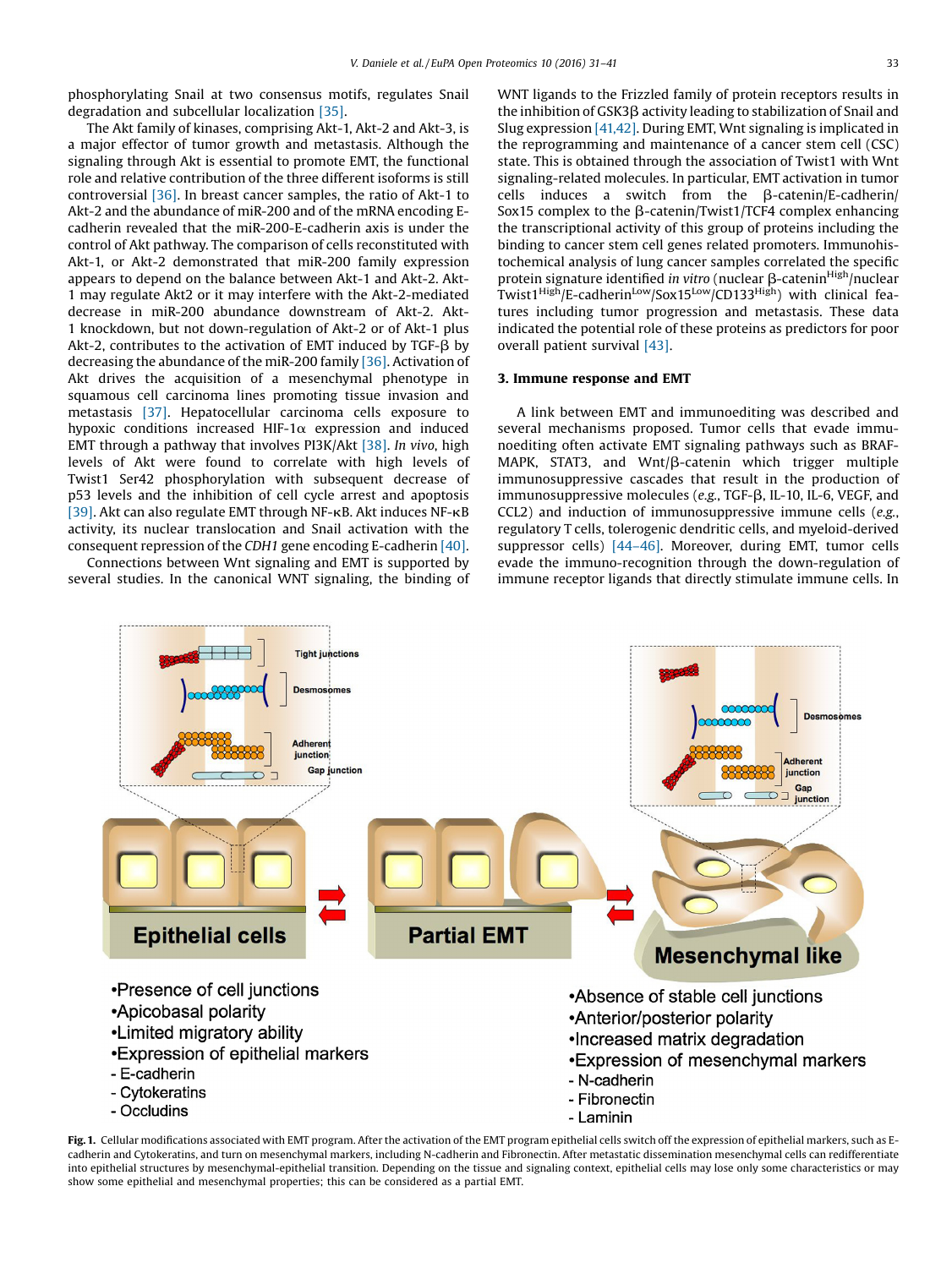colorectal cancer, the plasma membrane receptor natural killer group 2 member D (NKG2D) expressed in natural killer (NK) and T cells which is involve to recognize malignant cells is under the control of an immunological checkpoint that relies on NKG2D-mediated immune responses in EMT [\[47\]](#page-8-0). We demonstrated the down-regulation of Human leukocyte antigen class I antigens (HLA-I) in serous ovarian cancer, which is essential in immune response by presenting antigenic peptides to cytotoxic T lymphocytes. This is done by cleavage of the immunoproteasome 11S [\[48\]](#page-8-0). Cleavage of PSME1 (proteasome activator complex subunit 1, 11S regulator complex [syn: PA28 alpha]), an antigen processing machinery, into the Reg-alpha fragment could lead to default self-antigen presentation [\[48,49\].](#page-8-0) Our data describe a high expression level of PA28 in early and late stages ovarian carcinomas, and proposed a role for this protein as a marker for monitoring patient response during therapy [\[49\]](#page-8-0). Its alteration by cleavage in ovarian carcinomas may be a mechanism to evade immune recognition. Similar hypothesis has already been proposed in the case of APM chaperones such as TAP, LMP2, LMP10, and tapasin in colon carcinoma, small cell lung carcinoma, and pancreatic carcinoma cell lines. In fact, IFN-@ treatment of these carcinoma cell lines corrects the TAP, LMP, and tapasin deficiencies and enhances PA28<LMP7, calnexin and calreticulin expression, which is accompanied by increased levels of MHC class 1 antigens. Recently, the PA28 fragment was detected in a MALDI MSI multicentric study and correlated to stroma activation in breast cancer samples [\[50\].](#page-8-0)

There are data to support the role of soluble molecules expressed or secreted in the tumor microenvironment in the regulation of EMT and immunoediting. Recent data suggest that  $TGF-B$  and EGF play a role in regulating HLA-I. The treatment of prostate cancer cells with  $TGF-\beta$  and EGF induced and EMT program and significantly decreased HLA-I expression. This attenuated the cytotoxic T cell mediated lysis of tumor cells through a pathway that involve the up-regulation of Snail [\[51\].](#page-8-0) Taken together, it is clear that in EMT hallmarks the immune response take a major place as a therapeutic target.

#### 4. Clinical relevance of genes/proteins associated with EMT

In support to the relevance of EMT, histological analysis of tumor samples suggested that EMT occurs in vivo promoting cancer progression and chemoresistance.

Loss of cell polarity is a main event in several epithelial tumor types, as loss of the junctions mediating tissue architecture could contribute to the formation of tumor masses in vivo [\[52\]](#page-8-0), or promote the expansion of pre-neoplastic cell [\[53\]](#page-8-0). One fundamental event of EMT is the decrease of E-cadherin expression, an adherent junction protein implicated in cell–cell adhesion of epithelial tissues. There are multiple mechanisms by which Ecadherin influences tumor progression, including inhibition of EGF receptor signaling and maintenance of cell–cell adhesion and epithelial cell polarity [\[54\]](#page-8-0). Reduced E-cadherin expression is often associated with the release of  $\beta$ -catenin into the cytosol and potentially into the nucleus [\[54\]](#page-8-0). Immunohistochemical analysis of breast cancer samples revealed that this association is a characteristic of tumors of triple-negative and basal-like phenotype [\[55\]](#page-8-0).

Several studies have correlated the down-regulation of Ecadherin with clinicopathological parameters of several human tumor types. In a cohort of squamous cell lung carcinoma patients, high E-cadherin expression can be a positive indicator for overall survival (OS) and disease-free survival (DFS) [\[56\]](#page-8-0). Increased cytoplasmic ALCAM/E-cadherin loss was found to represent the most significant adverse prognostic factors for oral squamous cell carcinoma (OSCC) patients [\[57\]](#page-8-0).

A meta-analysis of 24 studies and 2961 cases suggested that Ecadherin expression is significantly associated with poorer differentiation degree in esophageal cancer [\[58\].](#page-8-0) Moreover, abnormal E-cadherin expression emerged as a strong independent prognostic factor for overall survival of gastric cancer patients [\[59\].](#page-8-0)

Stable loss of E-cadherin can occur through different molecular mechanisms, including promoter hypermethylation and transcriptional control. The transcriptional repressors of E-cadherin expression, Snail, Slug and Twist, are involved in the activation of EMT by binding to E-box elements in the E-cadherin promoter. These factors can regulate EMT in vitro through the repression of Ecadherin, the up-regulation of mesenchymal markers, and the acquisition of stem cell properties [\[18\]](#page-7-0). Knockdown of these transcription factors restores the expression of E-cadherin and induces an epithelial phenotype  $[60]$ . Although these EMT regulators are thought to function in a redundant manner, several studies reported unique functions suggesting a differential participation in the EMT process [\[61\]](#page-8-0) with a precise spatial and temporal regulation  $[61,64]$ . In breast cancer patients, Snail levels in the primary tumor predicted for metastasis, while Twist levels and the Twist/Snail ratio in bone marrow micrometastatic tumor cells were found to be highly predictive for distant relapses [\[62\]](#page-8-0). In a cohort of patients with invasive ductal carcinoma, Snail expression correlated with  $\beta$ -catenin cytoplasmic and nuclear levels, while Slug correlated with N-cadherin and vimentin protein expression  $[63]$ . In melanoma cells, the expression of EMT factors is under the control of oncogenic signaling pathways. During melanomagenesis Snail2 and Zeb2 behave as onco-suppressive proteins in the melanocytic differentiation program, whereas, in response to MEK-ERK pathway activation, Zeb1 and Twist1 are upregulated promoting dedifferentiation and neoplastic transformation of melanocytes [\[64\].](#page-8-0)

Snail, Slug and Twist are expressed in the nuclear and cytoplasmic fraction of tumor samples, and correlated with advanced stage, and poor survival in several cancer types [\[65,66\].](#page-8-0) Moreover, there is some evidence of a positive staining of these transcription factors in tumor microenvironment of tumor samples with a worse outcome [\[67\].](#page-8-0)

High expression of nuclear Snail predicts poor survival in nasopharyngeal carcinoma and basal-like breast cancer [\[65,66\].](#page-8-0) Twist over-expression was observed in patients with head and neck squamous cell carcinoma, clear cell carcinoma of the ovary, advanced oral squamous cell carcinoma, colorectal carcinoma, breast carcinoma and associated with aggressive tumor properties and poor survival  $[68-71]$  $[68-71]$ . The prognosis of patients with Twist and Snail co-expression is worse in tumor samples compared with samples where only one marker is expressed, supporting the hypothesis that these two transcription factors may cooperate to promote EMT [\[72\]](#page-8-0).

N-cadherin up-regulation frequently follows E-cadherin downregulation with a concomitant increase of cell motility and migration [\[73\]](#page-8-0). N-cadherin over-expression stimulates mammary tumor metastasis in the MMTV-NeuNT mouse model, and induces up-regulation of FGFR expression and phosphorylation, and of Snail and Slug expression in a FGFR-dependent manner [\[74\]](#page-8-0). Ncadherin expression is positively correlated with clinical parameters in several cancer types. In lung cancer tissues, overexpression of N-cadherin is associated with advanced TNM stage, poor differentiation and reduced overall survival. Moreover, a significant correlation was found between Twist and N-cadherin expression by Spearman correlation analysis [\[75\].](#page-9-0) Moreover, Ncadherin expression was found to correlate with superficial urothelial tumor progression and with poor histological differentiation of oral squamous cell carcinomas [\[76,77\].](#page-9-0)

Vimentin is the major intermediate filament protein of mesenchymal/stromal cells, including fibroblasts, endothelial cells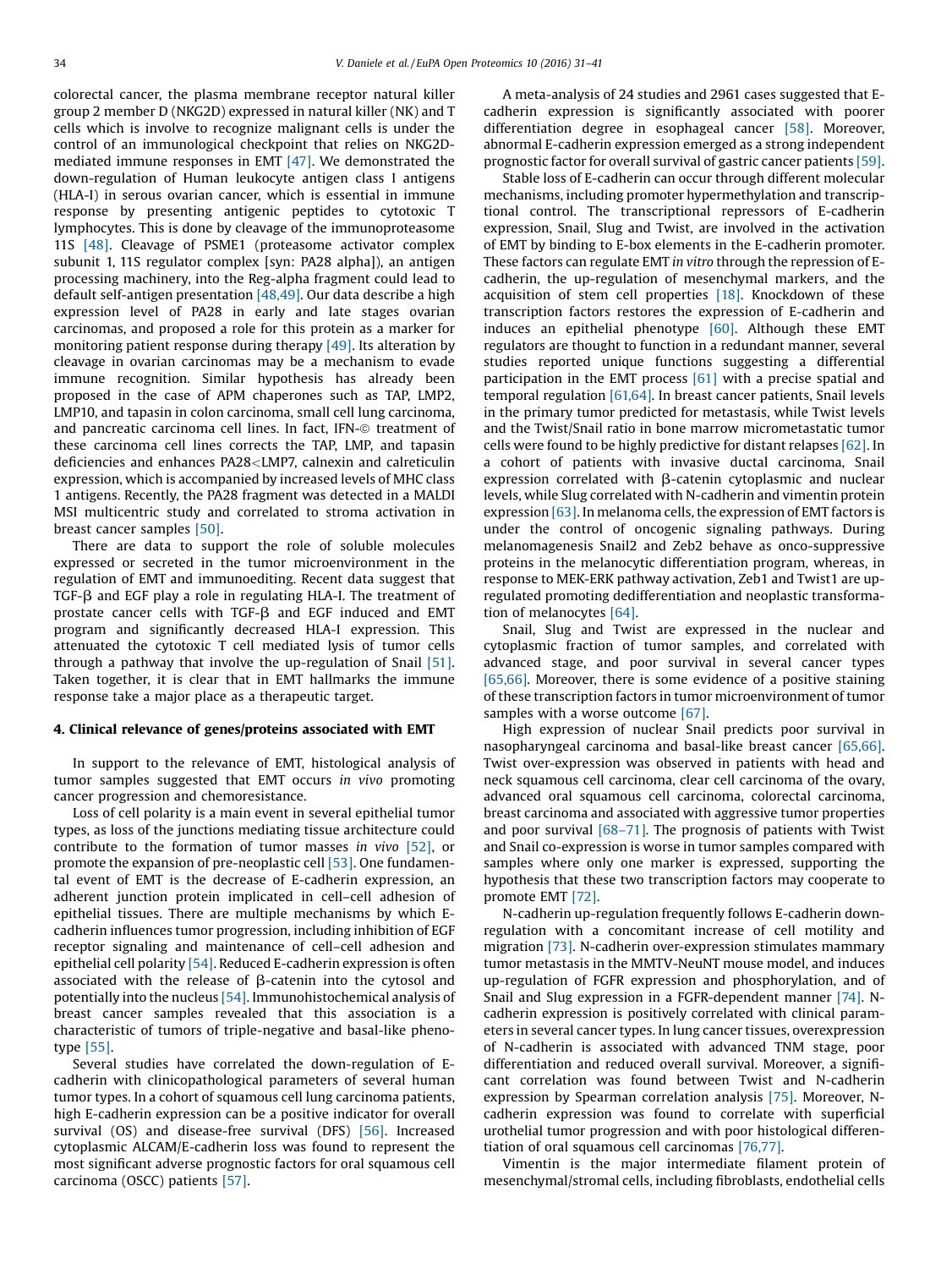and peripheral blood mononuclear cells [\[78\]](#page-9-0). High-throughput approaches reported altered expression levels for vimentin in numerous cancer types, correlating its overexpression with the aggressive behavior and metastatic potential of these tumors [\[79](#page-9-0)– [86\]](#page-9-0). In epithelial tumors, expression of vimentin alone or in combination with other mesenchymal markers is a useful predictor of cancer progression, chemoresistance, high histological grade, and in general associated with poor prognosis. Vimentin immunoreactivity has been observed in both stromal and tumor cells where it is expressed at the invasive front [\[85\].](#page-9-0)

High expression of vimentin was observed in triple-negative breast cancer compared with other breast tumour subtypes, and correlated with younger age, high nuclear grade, high Ki67 expression, and poor prognosis in terms of both recurrence-free survival and overall survival [\[87,88\].](#page-9-0) Vimentin is a predictive biomarker in patients with non-small cell lung cancer treated with Erlotinib as second- or third-line therapy [\[89\]](#page-9-0), and a negative indicator for overall survival in squamous cell lung carcinoma patients [\[56\]](#page-8-0).

#### 4.1. Clinical significance of combined detection of FDA serum tumor markers and EMT markers

The potential uses of cancer markers are for screening, diagnosis, prognosis, prediction of response to therapy, monitoring of patients with diagnosed disease. Since EMT markers have demonstrated clinical value in detection and monitoring of a disease, their expression may improve the sensibility and specificity of most traditionally used clinical markers. Moreover, despite their prevalent tissue-based location, EMT markers can also be found in other biological fluids, including serum, increasing their potential clinical utility. So far, only few EMT markers have been proposed in correlation with US Food and Drug Administration (FDA)-approved biomarkers.

Alpha-fetoprotein (AFP) is an indicator of several malignant and chronic conditions, including hepatocellular carcinoma (HCC) [\[90\]](#page-9-0). The expression of AFP in HCC models is regulated by the miR122 [\[91\]](#page-9-0), which is associated with EMT and spontaneous HCC formation [\[92\]](#page-9-0). Reduced expression of miR122 in HCC cells contributes to elevated AFP expression through a pathway involving CUX1/miR214/ZBTB20; this evidence suggests that serum AFP levels in HCC patients may be a surrogate marker for deregulated intracellular miR122-dependent signaling pathways in HCC tissues.

Vimentin is an EMT markers consistently over-expressed in HCCs compared to cirrhotic and normal liver tissues [\[93\].](#page-9-0) This over-abundance was more marked in smaller carcinomas ( $\leq$ 2 cm). In the serum of HCC patients, vimentin expression as detected by ELISA described a significant difference between non-neoplastic controls and HCCs of all sizes and a specificity of 87.5% (95% CI: 76.85–94.45%) in separating non-neoplastic subjects from those with HCCs of small size. Importantly, vimentin was proposed as a better marker compared with the conventional serum AFP for detecting small tumors and that when combined with AFP, this detection sensitivity and specificity can be considerably enhanced.

Mucins are a large family of transmembrane glycoproteins, and are frequently over-expressed and aberrantly glycosylated in cancer. Mucins are secreted from and/or localized to the apical borders of normal epithelial cell sheets. Over-expression of MUC1, MUC4, and MUC16 has diagnostic and prognostic significance in different cancer types [\[94\]](#page-9-0).

MUC16 is a high molecular weight membrane associatedmucin, which is over-expressed in advanced serous epithelial ovarian cancers [\[95\]](#page-9-0). CA125 is a marker that allows the detection of circulating MUC16 antigen, which is increased in approximately 80% of all epithelial ovarian cancers (EOC) and in only 50% of stage I

EOC and associated with a significantly longer progression-free survival and overall survival [\[96\]](#page-9-0). CA125 serum levels directly correlate with the levels of protein production in tumor cells suggesting that the up-regulation of this protein at the tissue level may have a role in promoting cancer progression and recurrence. Knockdown of MUC16 decreased the ability of tumor cells to form colony in soft agar and prevented the formation of subcutaneous tumors in nude mice. In contrast, tumor cells with an ectopic expression of MUC16 showed a decrease of E-cadherin and a gain of N-cadherin and vimentin expression together with an enhanced tumorigenic phenotype [\[97\]](#page-9-0). Although this data suggests a functional role of MUC16 in regulating EMT, results from another study report an inverse correlation between CA125 serum levels and the expression of mesenchymal markers at tissue level. The study of Tothill et al. described that preoperative serum CA125 levels are lower in ovarian cancer tissues with a mesenchymal gene signature compared with tissues characterized by a different genomic profile [\[98\]](#page-9-0). These data suggest that MUC16 expression may be needed to promote the onset of EMT but not to maintain a mesenchymal phenotype.

MUC1 is approved as a biomarker for breast cancer in combination with diagnostic imaging, patient history, and physical examination during active cancer therapy to monitor metastatis [\[99\]](#page-9-0). Two serum assays, CA15.3 and CA27.29, were approved by the FDA for the detection of secreted MUC1 in breast cancer patients. Moreover, MUC1 is aberrantly over-expressed in greater than 95% of metastatic pancreatic cancer and associated with poor prognosis [\[100\].](#page-9-0) Over-expression of MUC1 can induce EMT by  $\beta$ -catenin-MUC1 interaction and translocation to the nucleus, leading to activation of Snail and Slug [\[101\]](#page-9-0). Moreover, MUC1 stimulates the over-expression of Zeb1 and the down-regulation of miR-200c, with consequent induction of EMT [\[102\]](#page-9-0).

In 1965, the oncofetal antigen carcinoembryonic antigen (CEA) was found for the first time in extracts of colonic adenocarcinomas [\[103\]](#page-9-0). CEA belongs to a large family of carcinoembryonic antigen cell adhesion molecules (CEACAMs) proteins that mediate homophilic and heterophilic cellular interactions [\[104\]](#page-9-0). The utilization of CEA in clinical applications is mainly aimed at the management of gastrointestinal malignancies, especially colorectal carcinomas. It is also detected in various epithelial tumors such as lung, small cell lung cancer, pancreas, gallbladder, urinary bladder, mucinous ovarian, and endometrium [\[105\].](#page-9-0) In a cohort of 99 pancreatic tumor samples, CEACAM6 (CD66c) expression was correlated with clinicopathological characteristics including tumor differentiation and lymph node status, and inversely correlated with E-cadherin expression. Silencing of CEACAM6 in pancreatic CFPAC-1 cells led to a transition from mesenchymal to epithelial morphology with a concomitant up-regulation of E-cadherin and down-regulation of vimentin [\[106\].](#page-9-0) In breast cancer samples, the combined analysis of CEA and E-cadherin expression showed a 3.6 times higher risk of relapse for patients with elevated expression of CEA, regardless of E-cadherin expression, compared with patients with below-median CEA and above-median Ecadherin tumour expression [\[107\]](#page-9-0).

#### 5. EMT markers in biological fluids

Despite extensive investigations, there are no currently approved applications for canonical EMT markers in the clinical setting. This is in contrast with the importance of EMT in the context of cancer biology and with their correlation with a series of clinical variables as supported by recent experimental studies.

There are multiple reasons why EMT markers have not gone through the clinic and they are to some extent related to the dynamic nature of the process. As described above, primary tumors are characterized by the expression of EMT markers whose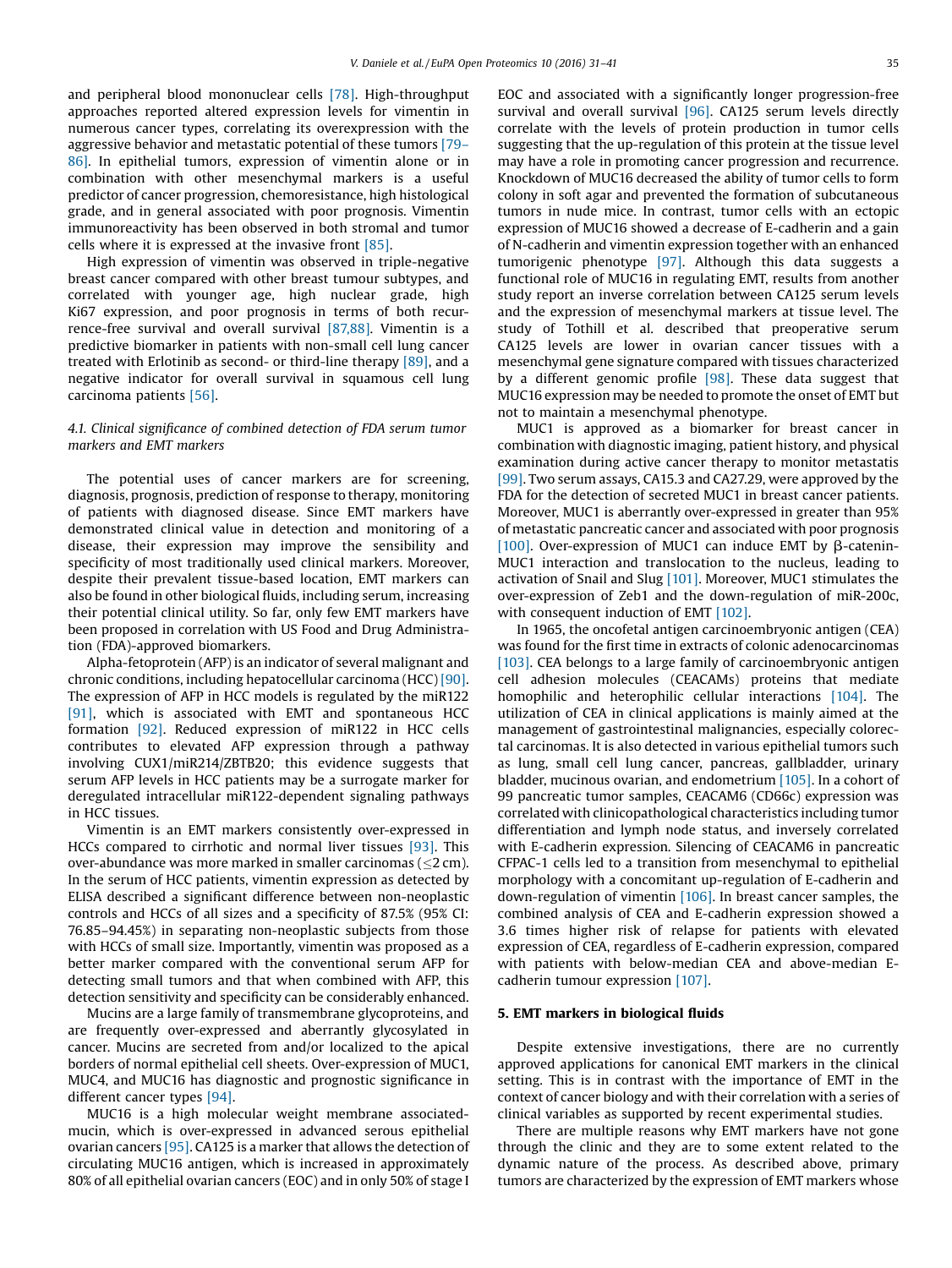detection is complicated by a specific spatio-temporal regulation. Hence, only a particular marker may be expressed at any time point with the unavoidable consequence that tissue slices should be probed with several different antibodies, which may lead to an increase of healthcare cost.

The detection of tumor markers in the blood is a highly active area of research that will extend the use of EMT markers in the clinic providing a shift from the classical histological diagnosis based on the anatomical site. A proteomic signature of breast cancer biomarkers released in proximal fluids was assessed by liquid chromatography mass spectrometry (LC–MS/MS). Authors analysed the proximal fluids of seven breast cancer cell lines with different EMT features, and identified a group of proteins whose expression varied significantly among cell models [\[108\]](#page-9-0). A set of three markers, cathepsin D, fructose 1,6-bisphosphate aldolase, and keratin 19, was required to categorize breast models as HER2 positive, HER2 negative and hormone receptor positive, and triple negative. Other authors investigated by 2DE-DIGE and LC– MS/MS the secretome of MDCK and Ras transformed MDCK cells [\[109\].](#page-9-0) Ras transformed cells exhibit typical EMT features including an increased migratory capacity and an up-regulation of extracellular proteases and factors promoting migration. Among the proteins identified, kallikrein 6 (KLK6) was six folds up-regulated in the secretome of Ras transformed MDCK cells. KLK6 may represent a promising biomarker, because this protein belongs to a family of serine proteases, which includes also the clinical biomarker KLK3 (known as prostate-specific antigen, PSA). However, its role in the EMT scenario is not totally clear, because a recent study unrevealed an inhibitory function of KLK6 on tumor cell proliferation and mobility and an inverse correlation to EMT [\[110\].](#page-9-0)

#### 6. Using proteomics to dissect EMT complexity

A differential proteomic analysis was performed to investigate the proteome modifications after the induction or knockdown of EMT markers, or to compare cell and tissue models with different EMT features. Other approaches have been used to expand the information about EMT markers including immunoprecipitation of protein complexes followed by MS/MS.

Advances in MS-based proteomics provided a systems view of functional networks modified after EMT induction [\[111\]](#page-9-0). To address this issue and to enable the study of global proteome modifications, different fractionation methods were used. This approach includes the analysis of membrane, cytosol, and nuclear proteins, and the isolation of phosphopeptides that were enriched by direct affinity chromatography. This strategy was evaluated in an inducible model of EMT that was obtained using tumor cell lines in which the expression of Snail and Zeb1 was under the control of a doxycycline inducible promoter. Cells were treated with TGF- $\beta$ for one week, and lysed to fractionate cellular specific components that were analysed by LC–MS/MS. High-throughput proteomics revealed modifications in a wide range of cellular networks and alterations in the expression of cell–cell junctional proteins, an increased production of proteases, an up-regulation of proinflammatory cytokines, and a reduced need of metabolic pathways required for macromolecular biosynthesis. These modifications correlate with the modulation of specific transcription nodes including NFkB2/RelA, ATF3/ATF2, Myc, FOXA1 and 2, ETS1, NFE2L2/L3, MEF2C, Snail/Slug, and Zeb1 and 2.

As discussed above, several signaling pathways can induce EMT and many EMT inducers have been identified including HGF. Shotgun proteomics combined with SILAC, for the quantitative comparison of proteomic differences, was applied to identify HGFinduced expression changes in MDCK cells. Six protein clusters modified their expression in a time-dependent manner after different time points of stimulation. In particular, the expression of proteins that regulate cell cycle, cell migration, integrin signaling, ubiquitination, and transcription increased over 24h of HGF exposure, in contrast, metabolic enzymes, pro-apoptotic, and transcriptional suppressors decreased over the same period. Moreover, members of HIPPO/MST2 and ISG15 pathways were modified after HGF-treatment at the protein level by ubiquitin ligases. Modulation of these pathways seems to have a major role in regulating cell scattering and morphology [\[112\]](#page-9-0).

Cells undergoing EMT acquire resistance to anticancer agents and contribute in vivo to the generation of chemoresistant metastasis [\[113,114\].](#page-9-0) In pancreatic adenocarcinoma, intrinsic gemcitabine-resistant and -sensitive human cell lines were compared by a label free quantification strategy to identify an EMT-proteomic signature associated with the resistant phenotype [\[115\].](#page-9-0) The list of identified proteins includes the EMT markers ANPEP, ALCAM, DSG3, DSG2, KRT14, KRT19, KRT8, CLDN1, VIM, CDH1, SDC1, CD44, ITGB1, NT5E, and DSP, suggesting that the acquisition of a mesenchymal phenotype is involved in gemcitabine resistance. As many of these proteins are closely associated with cytoskeletal reorganization, the acquisition of a more aggressive and invasive phenotype may be important in conferring drug resistance against gemcitabine.

Breast cancer models have been widely used to study EMT. Based on the established molecular classification, breast tumors can be divided into several subtypes with specific epithelial and mesenchymal features. In this classification, triple-negative breast cancers (TNBC), represent a specific group enriched for the expression of mesenchymal markers. Compared to HER2 cancer samples, TNBC display a proteomic profile characterised by the over-expression of breast cancer stem cells markers, such as ALDH1A1, and drug-resistance proteins including Hsp70, Periostin precursor, RhoA, Actinin  $\alpha$ 4, and Annexin1 [\[116\]](#page-9-0). Annexins belong to a family of calcium/phospholipids-binding and actin regulatory proteins, and play an important role in the regulation of EMT. In mesenchymal breast cancer cells, Annexin1 was found differentially expressed at protein and mRNA level [\[117\],](#page-9-0) and identified as a marker for breast cancer outcome prediction and treatment response [\[118\]](#page-9-0). Recently, the deeper proteomic classification performed by Lawrence and colleagues highlighted the remarkable differences between TNBC and luminal tumors. This result supported the metastatic potential of mesenchymal tumors, which express high level of signaling proteins associated with metastasis, including ECM receptor interaction, cell adhesion, and angiogenesis [\[119\]](#page-10-0).

A hallmark of EMT is the down-regulation of cell–cell junctions, including adherens junctions. In our group we used a proteomic approach to identify proteins modified after the knockdown of Ecadherin in breast cancer cells. Experimental data were obtained from two different models, MCF-7 and MDA-415 cells stably infected with a lentivirus for the expression of specific E-cadherin shRNAs. Bioinformatics analysis of this protein dataset revealed that different protein networks were modified after E-cadherin knockdown, including cell invasion, viability, survival, and metabolism [\[120\]](#page-10-0). This expands the role of E-cadherin to a possible regulation of other pathways not strictly related to cell adhesion, and highlights the complexity of the E-cadherin interactome. Immunoprecipation experiments using MS provided a sensitive way of characterising specific molecules that directly are influenced by E-cadherin. One of these methodologies relies on the application of biotin-streptavidin affinity chromatography and LC–MS/MS to identify proteins associated with an engineered form of E-cadherin, which expresses a biotin ligase to biotinylate proteins based on its proximity [\[121\].](#page-10-0) Biotinylated proteins were then isolated by streptavidin affinity chromatography, digested into peptides, and analyzed by high-resolution MS. In the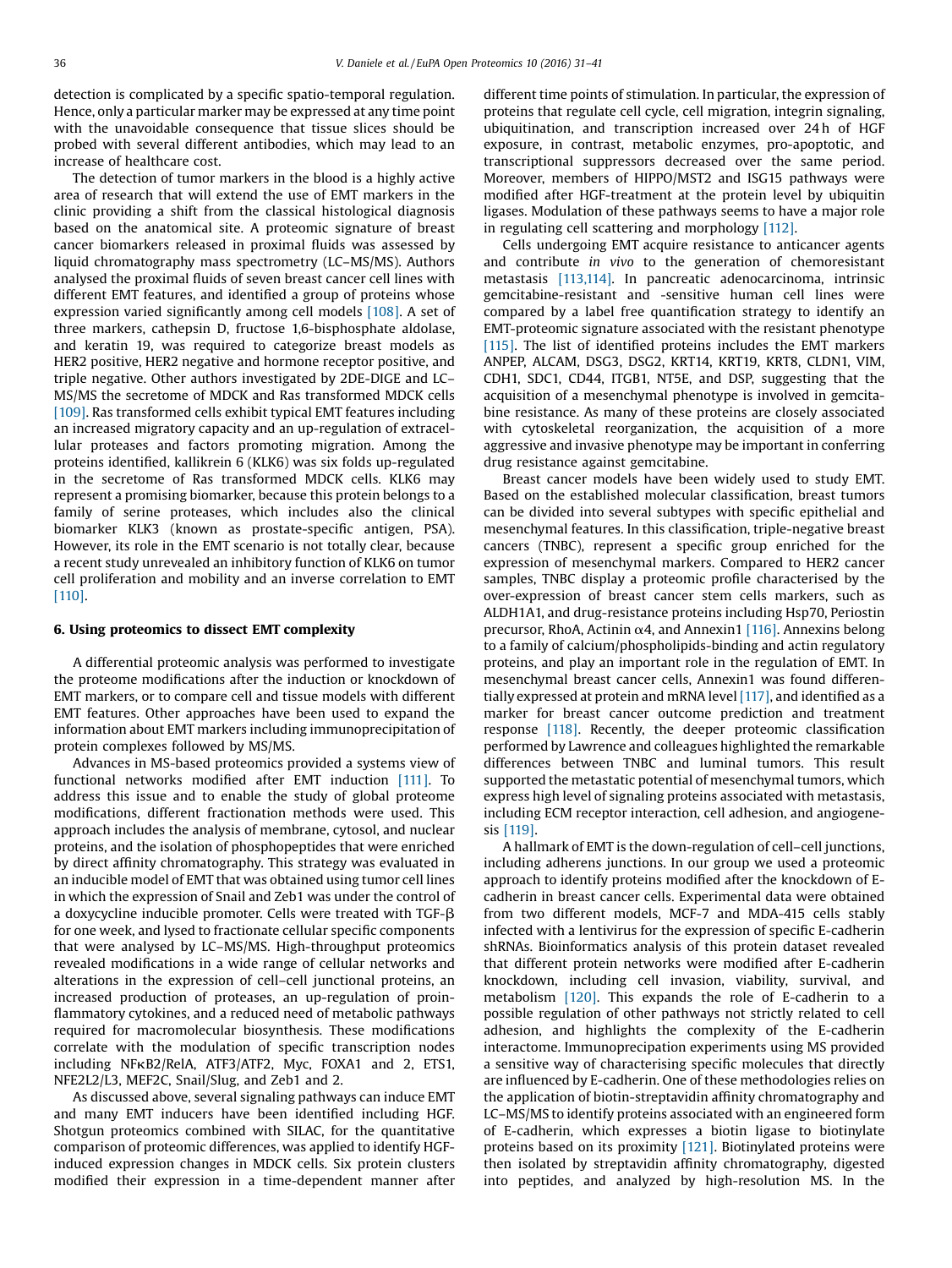#### Table 1

Proteomic studies applied to study the EMT complexity.

| Technical platform                  | Quantification                                                                       | Comments                                                                                                                                                                                                                                                                                                                                                         | Main results                                                                                                                                                                                                                                                                                                                                                  | Ref.    |
|-------------------------------------|--------------------------------------------------------------------------------------|------------------------------------------------------------------------------------------------------------------------------------------------------------------------------------------------------------------------------------------------------------------------------------------------------------------------------------------------------------------|---------------------------------------------------------------------------------------------------------------------------------------------------------------------------------------------------------------------------------------------------------------------------------------------------------------------------------------------------------------|---------|
| LC-MS/MS                            | Label-free<br>quantification by<br>MaxQuant, SILAC<br>analysis of<br>phosphopeptides | Analysis of the proteomic and phosphoproteomic<br>changes of cultured human keratinocytes undergoing<br>EMT in response to stimulation with $TGF-\beta$ . Authors<br>quantified significant changes in 2079 proteins and<br>2892 phosphorylation sites regulated by TGF- $\beta$                                                                                 | Authors performed a networks and pathways analysis<br>of TGF- $\beta$ regulated proteins which revealed significant<br>differences in the abundance of proteins associated<br>with EMT and cell proliferation. A set of upstream<br>transcription regulators induced by $TGF-\beta$ treatment<br>was also identified                                          | $[30]$  |
| LC-MS/MS                            | Label-free<br>quantification by<br>Scaffold software                                 | Authors identified and characterized the most<br>abundant secreted proteins from a panel of cancer<br>human cell lines: HER2 positive, HER2 negative and<br>hormone receptor positive and triple negative<br>$(HER2-, ER-, PR-)$                                                                                                                                 | Bioinformatics analysis classified HER2 positive,<br>HER2 negative and triple negative models based on<br>the expression of only two proteins, muscle fructose<br>1,6-bisphosphate aldolase and keratin 19                                                                                                                                                    | $[108]$ |
| 2-D DIGE and LC-MS/<br>MS           | 2-DE image analysis<br>software and mRNA and<br>western blot validation              | Authors compared the secretome of MDCK cells that<br>undergo EMT following transformation with<br>oncogenic Ras                                                                                                                                                                                                                                                  | DIGE analysis identified 47 proteins differentially<br>regulated in MDCK cells after Ras-induced EMT.<br>Proteins involved in cell migration and matrix<br>degradation were enriched in this network                                                                                                                                                          | $[109]$ |
| LC-MS/MS                            | <b>iTRAQ</b>                                                                         | EMT was induced in a tumor cell model stably<br>transfected with doxycycline-inducible Zeb1 or Snail<br>cDNAs or after the exposed to exogenous TGF- $\beta$ .<br>Proteomic changes were investigated after cellular<br>fractionation of membrane, nuclear, and cytosolic<br>proteins. Phosphopeptides were also isolated by<br>directed affinity chromatography | Four functional groups of proteins were modified after [111]<br>EMT activation: cell adhesion and migration,<br>metabolism, transcription nodes and proliferation/<br>survival networks                                                                                                                                                                       |         |
| LC-MS/MS                            | <b>SILAC</b>                                                                         | Authors performed a quantitative proteomic analysis After HGF exposure, MDCK cells expressed higher<br>of MDCK cells treated with HGF at different time<br>points                                                                                                                                                                                                | levels of proteins associated with the ubiquitination<br>machinery, whereas expression of proteins regulating<br>apoptotic pathways was suppressed. Hippo/MST2 and<br>ISG15 pathways are key determinants of HGF-induced<br><b>EMT</b> alterations                                                                                                            | [112]   |
| LC-MS/MS                            | Label-free<br>quantification by<br>Scaffold software                                 | Authors performed a comparative proteomic analysis<br>of pancreatic cancer cell lines with a different<br>sensitivity to gemcitabine                                                                                                                                                                                                                             | Bioinformatics analysis identified 13 EMT-related<br>proteins that were closely associated with drug<br>resistance including CAV1, IQGAP1, ITGB4, ITGA6,<br>CTNNB1, ACTN4, FLNA, FLNB, KRT18, MYH14, MYH9,<br>MYL6, and PXN                                                                                                                                   | [115]   |
| LC-MS/MS                            | Label-free<br>quantification by<br>Scaffold software                                 | Authors performed a comparative proteomic profiling<br>of HER2 positive and triple negative breast cancer<br>tissues                                                                                                                                                                                                                                             | Galectin-3-binding protein and ALDH1A1 were found [116]<br>preferentially elevated in TNBC, whereas CK19,<br>transferrin, transketolase, and thymosin $\beta$ 4 and<br>$\beta$ 10 were elevated in HER2-positive cancers                                                                                                                                      |         |
| 2-DE and TOF/TOF                    | 2-DE image analysis<br>software and mRNA and<br>western blot validation              | In this paper authors performed a comparative<br>proteomic analysis of two breast cancer cell lines with<br>epithelial and mesenchymal features                                                                                                                                                                                                                  | 28 proteins were identified as significantly up- and<br>down-regulated. Proteins that were differentially<br>expressed by these cell lines were enriched for<br>metabolic, mobility, and signaling functions                                                                                                                                                  | $[117]$ |
| LC-MS/MS                            | iBAQ approach                                                                        | This paper is a large-scale proteomic characterization PCA analysis classified tumor samples into different<br>of triple negative breast cancer cell lines and tissues<br>using MS. Results of this study are freely available at<br>the website (https://zucchini.gs.washington.edu/<br>BreastCancerProteome/)                                                  | groups. Luminal-like cells expressed higher levels of<br>pathways associated with proliferation, such as cell<br>cycle, growth factor signaling, metabolism, and DNA<br>damage repair mechanisms. TNBC cell types,<br>expressed higher levels of pathways associated with<br>metastasis, such as ECM-receptor interaction, cell<br>adhesion, and angiogenesis | [119]   |
| 2-DE and TOF/TOF                    | 2-DE image analysis<br>software and western<br>blot validation                       | Proteomic analysis of breast cancer cell lines after<br>shRNA knockdown of E-cadherin                                                                                                                                                                                                                                                                            | 81 spots differentially expressed between scramble<br>and shEcad cells, 54 proteins identified by MS/MS.<br>Proteins involved in the regulation of actin<br>cytoskeleton and cellular metabolism were enriched<br>in this dataset                                                                                                                             | $[120]$ |
| Immunoprecipitation<br>and LC-MS/MS | iBAQ approach                                                                        | Authors used immunoprecipitation and LC-MS/MS to<br>identify 561 E-cadherin interactome components                                                                                                                                                                                                                                                               | More than 50% of the 561 identified proteins belong to [121]<br>six main groups including adaptor proteins,<br>transmembrane proteins, guanosine triphosphatase<br>(GTPase) regulators, kinases and phosphatases, actin<br>dynamics regulators, and cytoskeleton structural and<br>motor proteins                                                             |         |

immunoprecitated of E-cadherin, 561 proteins were identified and classified in different functional categories based on their gene ontology. The largest group was that of adaptor proteins, the remaining categories included transmembrane proteins and proteins involved in transcription, translation, trafficking, proteolysis and metabolism.

#### 7. Conclusions

Data discussed in the above sections describe the biological complexity of EMT and report the role of high-throughput technologies to provide insight into this complexity (Table 1). Although the molecular details that underlie the process still need to be completely clarified, these results highlight how EMT takes advantage by the activation of different cellular pathways that work in coordination to sustain cells adaptation to a different molecular program. Besides the role of classical EMT markers such as cell–cell adhesions proteins and transcription factors, other potential markers were identified by proteomics. Considering the patient-to-patient biological variation, large multi-center studies are required to prove the validity of these molecules as clinical biomarkers. Moreover, extensive experimental evidence indicates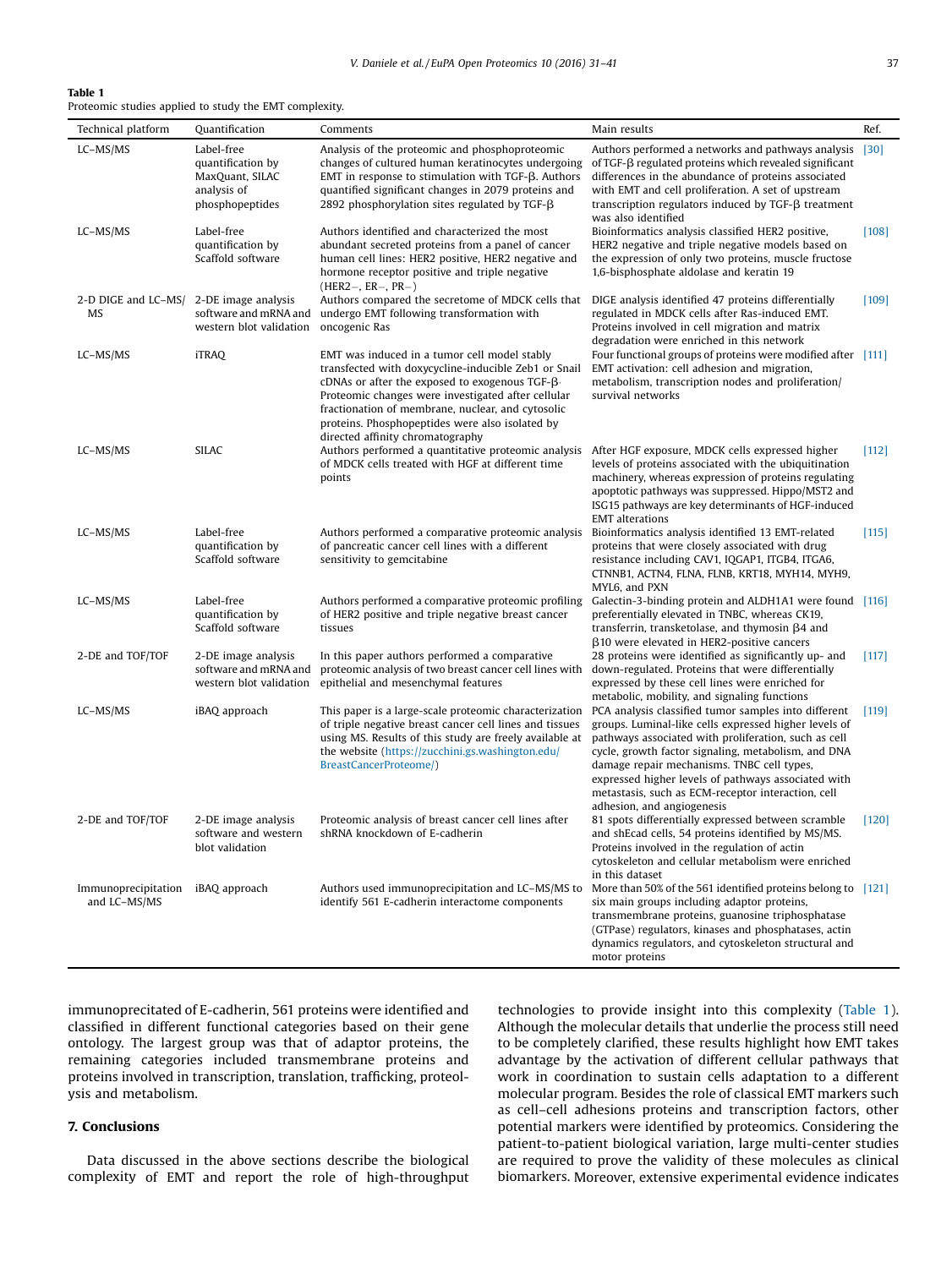<span id="page-7-0"></span>the need to shift the focus from a single or few biomarkers towards large panels of EMT markers that can better describe the molecular dynamism of a tumor. In this direction, the usefulness of EMT markers alone or in combinations still remains to be determined, although initial studies using with multi-marker combinations are promising [\[122\].](#page-10-0) To achieve this goal, proteomics technologies can now support the screening of a large set of samples with great sensitivity also in combination with targeted data acquisition strategy. An example of this approach was recently carried out for the discovery and validation of breast cancer biomarkers. In this work, a list of N-glycosylated proteins was obtained from breast cancer samples with different clinical features. Then, a list of putative biomarkers was selected and quantified by LC-SRM (single reaction monitoring) leading to the validation of 10 proteins differentially expressed in tumor samples [\[123\]](#page-10-0). More recently, analyses performed on quadrupole-orbitrap mass spectrometers operated in hyper reaction monitoring (HRM) enables comprehensive recording of a large number of peptide ions with high precision and reproducibility bypassing the drawbacks associated with SRM [\[124\]](#page-10-0). The approach was used to investigate the effect of acetaminophen (APAP) on the proteome of liver microtissues generating a spectral library of more than 22.454 peptides [\[125\].](#page-10-0) This further expands the role of proteomics in the clinical investigation and validation of biomarkers, with new opportunities also in the field of EMT.

### Conflict of interest

All authors have contributed to, and read, the paper and have given permission for their name to be included as a co-author. The manuscript, including figures and tables, has not been previously published and is not under consideration elsewhere.

Authors declare that there is no conflict of interest.

#### Acknowledgements

We are grateful to the managers of ASL\_LE, Dr. Giovanni Gorgoni, Dr. Antonio Sanguedolce, and Dr. Vito Gigante for their support to the Lab of Clinical Proteomics. This work was supported by the PON project 254/Ric. "Implementation of human and environment health research center" cod. PONa3\_00334, PONa3\_00334 "Research Center for Environment and Human health", PRIN 2010FPTBSH "NANO Molecular tEchnologies for Drug delivery—NANOMED".

We gratefully acknowledge funding from the Apulia Regional Cluster project SISTEMA.

#### References

- [1] J.P. Thiery, H. Acloque, R.Y. Huang, M.A. Nieto, [Epithelial-mesenchymal](http://refhub.elsevier.com/S2212-9685(16)30003-4/sbref0005) transitions in [development](http://refhub.elsevier.com/S2212-9685(16)30003-4/sbref0005) and disease, Cell 139 (November (5)) (2009) 871– [890](http://refhub.elsevier.com/S2212-9685(16)30003-4/sbref0005).
- [2] A. Nassar, A. [Radhakrishnan,](http://refhub.elsevier.com/S2212-9685(16)30003-4/sbref0010) I.A. Cabrero, G.A. Cotsonis, C. Cohen, Intratumoral heterogeneity of [immunohistochemical](http://refhub.elsevier.com/S2212-9685(16)30003-4/sbref0010) marker expression in breast carcinoma: a tissue microarray-based study, Appl. [Immunohistochem.](http://refhub.elsevier.com/S2212-9685(16)30003-4/sbref0010) Mol. [Morphol.](http://refhub.elsevier.com/S2212-9685(16)30003-4/sbref0010) 18 (October (5)) (2010) 433–441.
- [3] T. [Celià-Terrassa,](http://refhub.elsevier.com/S2212-9685(16)30003-4/sbref0015) O. Meca-Cortés, F. Mateo, A.M. de Paz, N. Rubio, A. Arnal-Estapé, B.J. Ell, R. Bermudo, A. Díaz, M. [Guerra-Rebollo,](http://refhub.elsevier.com/S2212-9685(16)30003-4/sbref0015) J.J. Lozano, C. Estarás, C. Ulloa, D. Álvarez-Simón, J. Milà, R. Vilella, R. Paciucci, M. [Martínez-Balbás,](http://refhub.elsevier.com/S2212-9685(16)30003-4/sbref0015) A.G. de Herreros, R.R. Gomis, Y. Kang, J. Blanco, P.L. [Fernández,](http://refhub.elsevier.com/S2212-9685(16)30003-4/sbref0015) T.M. Thomson, [Epithelial-mesenchymal](http://refhub.elsevier.com/S2212-9685(16)30003-4/sbref0015) transition can suppress major attributes of human epithelial [tumor-initiating](http://refhub.elsevier.com/S2212-9685(16)30003-4/sbref0015) cells, J. Clin. Invest. 122 (May (5)) (2012) 1849– [1868.](http://refhub.elsevier.com/S2212-9685(16)30003-4/sbref0015)
- [4] M. Yu, A. Bardia, B.S. [Wittner,](http://refhub.elsevier.com/S2212-9685(16)30003-4/sbref0020) S.L. Stott, M.E. Smas, D.T. Ting, S.J. Isakoff, J.C. Ciciliano, M.N. Wells, A.M. Shah, K.F. [Concannon,](http://refhub.elsevier.com/S2212-9685(16)30003-4/sbref0020) M.C. Donaldson, L.V. Sequist, E. Brachtel, D. Sgroi, J. Baselga, S. [Ramaswamy,](http://refhub.elsevier.com/S2212-9685(16)30003-4/sbref0020) M. Toner, D.A. Haber, S. [Maheswaran,](http://refhub.elsevier.com/S2212-9685(16)30003-4/sbref0020) Circulating breast tumor cells exhibit dynamic changes in epithelial and [mesenchymal](http://refhub.elsevier.com/S2212-9685(16)30003-4/sbref0020) composition, Science 339 (February (6119)) [\(2013\)](http://refhub.elsevier.com/S2212-9685(16)30003-4/sbref0020) 580–584.
- [5] A. [Gradilone,](http://refhub.elsevier.com/S2212-9685(16)30003-4/sbref0025) C. Raimondi, C. Nicolazzo, A. Petracca, O. Gandini, B. Vincenzi, G. Naso, A.M. Aglianò, E. Cortesi, P. Gazzaniga, [Circulating](http://refhub.elsevier.com/S2212-9685(16)30003-4/sbref0025) tumour cells lacking

cytokeratin in breast cancer: the importance of being [mesenchymal,](http://refhub.elsevier.com/S2212-9685(16)30003-4/sbref0025) J. Cell. Mol. Med. 15 (May (5)) [\(2011\)](http://refhub.elsevier.com/S2212-9685(16)30003-4/sbref0025) 1066–1070.

- [6] S. Wu, S. Liu, Z. Liu, J. [Huang,](http://refhub.elsevier.com/S2212-9685(16)30003-4/sbref0030) X. Pu, J. Li, D. Yang, H. Deng, N. Yang, J. Xu, Classification of circulating tumor cells by [epithelial-mesenchymal](http://refhub.elsevier.com/S2212-9685(16)30003-4/sbref0030) transition markers, PLoS One 10 (April (4)) (2015) [e0123976](http://refhub.elsevier.com/S2212-9685(16)30003-4/sbref0030).
- [7] S. de Wit, G. van Dalum, A.T. Lenferink, A.G. Tibbe, T.J. [Hiltermann,](http://refhub.elsevier.com/S2212-9685(16)30003-4/sbref0035) H.J. Groen, C.J. van Rijn, L.W. [Terstappen,](http://refhub.elsevier.com/S2212-9685(16)30003-4/sbref0035) The detection of EpCAM(+) and EpCAM(?) [circulating](http://refhub.elsevier.com/S2212-9685(16)30003-4/sbref0035) tumor cells, Sci. Rep. 5 (July) (2015) 12270.
- [8] E.A. [Punnoose,](http://refhub.elsevier.com/S2212-9685(16)30003-4/sbref0040) S.K. Atwal, J.M. Spoerke, H. Savage, A. Pandita, R.F. Yeh, A. Pirzkall, B.M. Fine, L.C. Amler, D.S. Chen, M.R. Lackner, Molecular [biomarker](http://refhub.elsevier.com/S2212-9685(16)30003-4/sbref0040) analyses using circulating tumor cells, PLoS One 5 [\(September](http://refhub.elsevier.com/S2212-9685(16)30003-4/sbref0040) (9)) (2010) [e12517.](http://refhub.elsevier.com/S2212-9685(16)30003-4/sbref0040)
- [9] T. Yokobori, H. Iinuma, T. [Shimamura,](http://refhub.elsevier.com/S2212-9685(16)30003-4/sbref0045) S. Imoto, K. Sugimachi, H. Ishii, M. Iwatsuki, D. Ota, M. [Ohkuma,](http://refhub.elsevier.com/S2212-9685(16)30003-4/sbref0045) T. Iwaya, N. Nishida, R. Kogo, T. Sudo, F. Tanaka, K. Shibata, H. Toh, T. Sato, G.F. Barnard, T. Fukagawa, S. [Yamamoto,](http://refhub.elsevier.com/S2212-9685(16)30003-4/sbref0045) H. Nakanishi, S. Sasaki, S. Miyano, T. [Watanabe,](http://refhub.elsevier.com/S2212-9685(16)30003-4/sbref0045) H. Kuwano, K. Mimori, K. Pantel, M. Mori, Plastin3 is a novel marker for circulating tumor cells [undergoing](http://refhub.elsevier.com/S2212-9685(16)30003-4/sbref0045) the [epithelial-mesenchymal](http://refhub.elsevier.com/S2212-9685(16)30003-4/sbref0045) transition and is associated with colorectal cancer [prognosis,](http://refhub.elsevier.com/S2212-9685(16)30003-4/sbref0045) Cancer Res. 73 (April (7)) (2013) 2059–2069.
- [10] J.H. Tsai, J.L. Donaher, D.A. Murphy, S. Chau, J. Yang, [Spatiotemporal](http://refhub.elsevier.com/S2212-9685(16)30003-4/sbref0050) regulation of [epithelial-mesenchymal](http://refhub.elsevier.com/S2212-9685(16)30003-4/sbref0050) transition is essential for squamous cell carcinoma [metastasis,](http://refhub.elsevier.com/S2212-9685(16)30003-4/sbref0050) Cancer Cell. 22 (December (6)) (2012) 725–736.
- [11] T. Brabletz, To [differentiate](http://refhub.elsevier.com/S2212-9685(16)30003-4/sbref0055) or not–routes towards metastasis, Nat. Rev. [Cancer](http://refhub.elsevier.com/S2212-9685(16)30003-4/sbref0055) 12 (May (6)) (2012) 425–436.
- [12] A.D. Rhim, E.T. Mirek, N.M. Aiello, A. Maitra, J.M. Bailey, F. [McAllister,](http://refhub.elsevier.com/S2212-9685(16)30003-4/sbref0060) M. Reichert, G.L. Beatty, A.K. Rustgi, R.H. [Vonderheide,](http://refhub.elsevier.com/S2212-9685(16)30003-4/sbref0060) S.D. Leach, B.Z. Stanger, EMT and [dissemination](http://refhub.elsevier.com/S2212-9685(16)30003-4/sbref0060) precede pancreatic tumor formation, Cell 148 [\(January](http://refhub.elsevier.com/S2212-9685(16)30003-4/sbref0060) (1–2)) (2012) 349–361.
- [13] C. Foroni, M. Broggini, D. Generali, G. Damia, [Epithelial-mesenchymal](http://refhub.elsevier.com/S2212-9685(16)30003-4/sbref0065) transition and breast cancer: role, molecular [mechanisms](http://refhub.elsevier.com/S2212-9685(16)30003-4/sbref0065) and clinical impact, Cancer Treat Rev. 38 [\(October](http://refhub.elsevier.com/S2212-9685(16)30003-4/sbref0065) (6)) (2012) 689–697.
- [14] M. Sato, D.S. Shames, Y. Hasegawa, Emerging evidence of [epithelial-to](http://refhub.elsevier.com/S2212-9685(16)30003-4/sbref0070)mesenchymal transition in lung [carcinogenesis,](http://refhub.elsevier.com/S2212-9685(16)30003-4/sbref0070) Respirology 17 (October (7)) [\(2012\)](http://refhub.elsevier.com/S2212-9685(16)30003-4/sbref0070) 1048–1059.
- [15] D. Vergara, B. Merlot, J.P. Lucot, P. Collinet, D. Vinatier, I. [Fournier,](http://refhub.elsevier.com/S2212-9685(16)30003-4/sbref0075) M. Salzet, [Epithelial-mesenchymal](http://refhub.elsevier.com/S2212-9685(16)30003-4/sbref0075) transition in ovarian cancer, Cancer Lett. 291 (May  $(1)$ ) [\(2010\)](http://refhub.elsevier.com/S2212-9685(16)30003-4/sbref0075) 59–66.
- [16] J.T. Nauseef, M.D. Henry, [Epithelial-to-mesenchymal](http://refhub.elsevier.com/S2212-9685(16)30003-4/sbref0080) transition in prostate cancer: [paradigm](http://refhub.elsevier.com/S2212-9685(16)30003-4/sbref0080) or puzzle? Nat. Rev. Urol. 8 (June (8)) (2011) 428–439.
- [17] O.O. Ogunwobi, C. Liu, [Therapeutic](http://refhub.elsevier.com/S2212-9685(16)30003-4/sbref0085) and prognostic importance of epithelial[mesenchymal](http://refhub.elsevier.com/S2212-9685(16)30003-4/sbref0085) transition in liver cancers: insights from experimental models, Crit. Rev. Oncol. Hematol. 83 [\(September](http://refhub.elsevier.com/S2212-9685(16)30003-4/sbref0085) (3)) (2012) 319–328.
- [18] W.L. Tam, H. Lu, J. [Buikhuisen,](http://refhub.elsevier.com/S2212-9685(16)30003-4/sbref0090) B.S. Soh, E. Lim, F. Reinhardt, Z.J. Wu, J.A. Krall, B. Bierie, W. Guo, X. Chen, X.S. Liu, M. Brown, B. Lim, R.A. [Weinberg,](http://refhub.elsevier.com/S2212-9685(16)30003-4/sbref0090) Protein kinase  $C \alpha$  is a central signaling node and [therapeutic](http://refhub.elsevier.com/S2212-9685(16)30003-4/sbref0090) target for breast cancer stem cells, Cancer Cell. 24 [\(September](http://refhub.elsevier.com/S2212-9685(16)30003-4/sbref0090) (3)) (2013) 347–364.
- [19] M.D. Bullock, A.E. Sayan, G.K. Packham, A.H. Mirnezami, [MicroRNAs:](http://refhub.elsevier.com/S2212-9685(16)30003-4/sbref0095) critical regulators of epithelial to mesenchymal (EMT) and [mesenchymal](http://refhub.elsevier.com/S2212-9685(16)30003-4/sbref0095) to epithelial transition (MET) in cancer [progressiono,](http://refhub.elsevier.com/S2212-9685(16)30003-4/sbref0095) Biol. Cell 104 (January (1)) [\(2012\)](http://refhub.elsevier.com/S2212-9685(16)30003-4/sbref0095) 3–12.
- [20] S.M. Park, A.B. Gaur, E. Lengyel, M.E. Peter, The miR-200 family [determines](http://refhub.elsevier.com/S2212-9685(16)30003-4/sbref0100) the epithelial phenotype of cancer cells by targeting the [E-cadherin](http://refhub.elsevier.com/S2212-9685(16)30003-4/sbref0100) [repressors](http://refhub.elsevier.com/S2212-9685(16)30003-4/sbref0100) ZEB1 and ZEB2, Genes Dev. 22 (April (7)) (2008) 894–907.
- [21] E.L. Paterson, J. Kazenwadel, A.G. Bert, Y. [Khew-Goodall,](http://refhub.elsevier.com/S2212-9685(16)30003-4/sbref0105) A. Ruszkiewicz, G.J. Goodall, [Down-regulation](http://refhub.elsevier.com/S2212-9685(16)30003-4/sbref0105) of the miRNA-200 family at the invasive front of colorectal cancers with degraded basement [membrane](http://refhub.elsevier.com/S2212-9685(16)30003-4/sbref0105) indicates EMT is involved in cancer [progression,](http://refhub.elsevier.com/S2212-9685(16)30003-4/sbref0105) Neoplasia 15 (February (2)) (2013) 180–191.
- [22] Y. Peng, Y.M. Liu, L.C. Li, L.L. Wang, X.L. Wu, [microRNA-503](http://refhub.elsevier.com/S2212-9685(16)30003-4/sbref0110) inhibits gastric cancer cell growth and [epithelial-to-mesenchymal](http://refhub.elsevier.com/S2212-9685(16)30003-4/sbref0110) transition, Oncol. Lett. 7 (April (4)) [\(2014\)](http://refhub.elsevier.com/S2212-9685(16)30003-4/sbref0110) 1233–1238.
- [23] A. Parikh, C. Lee, P. Joseph, S. Marchini, A. Baccarini, V. Kolev, C. [Romualdi,](http://refhub.elsevier.com/S2212-9685(16)30003-4/sbref0115) R. Fruscio, H. Shah, F. Wang, G. [Mullokandov,](http://refhub.elsevier.com/S2212-9685(16)30003-4/sbref0115) D. Fishman, M. D'Incalci, J. Rahaman, T. Kalir, R.W. Redline, B.D. Brown, G. Narla, A. Difeo, [microRNA-](http://refhub.elsevier.com/S2212-9685(16)30003-4/sbref0115)181a has a critical role in ovarian cancer [progression](http://refhub.elsevier.com/S2212-9685(16)30003-4/sbref0115) through the regulation of the [epithelial-mesenchymal](http://refhub.elsevier.com/S2212-9685(16)30003-4/sbref0115) transition, Nat. Commun. 7 (January (5)) [\(2014\)](http://refhub.elsevier.com/S2212-9685(16)30003-4/sbref0115) 2977.
- [24] J. Cai, H. Guan, L. Fang, Y. Yang, X. Zhu, J. Yuan, J. Wu, M. Li, [MicroRNA-374a](http://refhub.elsevier.com/S2212-9685(16)30003-4/sbref0120)  $activates Wnt/\beta$ -catenin signaling to promote breast cancer [metastasis,](http://refhub.elsevier.com/S2212-9685(16)30003-4/sbref0120) J. Clin. Invest. 123 [\(February](http://refhub.elsevier.com/S2212-9685(16)30003-4/sbref0120) (2)) (2013) 566–579.
- [25] Y. Jing, Z. Han, S. Zhang, Y. Liu, L. Wei, [Epithelial-mesenchymal](http://refhub.elsevier.com/S2212-9685(16)30003-4/sbref0125) transition in tumor [microenvironment,](http://refhub.elsevier.com/S2212-9685(16)30003-4/sbref0125) Cell Biosci. 1 (August (1)) (2011) 29.
- [26] Y. Jung, J.K. Kim, Y. [Shiozawa,](http://refhub.elsevier.com/S2212-9685(16)30003-4/sbref0130) J. Wang, A. Mishra, J. Joseph, J.E. Berry, S. McGee, E. Lee, H. Sun, J. Wang, T. Jin, H. Zhang, J. Dai, P.H. [Krebsbach,](http://refhub.elsevier.com/S2212-9685(16)30003-4/sbref0130) E.T. Keller, K.J. Pienta, R.S. Taichman, Recruitment of [mesenchymal](http://refhub.elsevier.com/S2212-9685(16)30003-4/sbref0130) stem cells into prostate tumours promotes [metastasis,](http://refhub.elsevier.com/S2212-9685(16)30003-4/sbref0130) Nat. Commun. 4 (2013) 1795.
- [27] K. Zhang, C.A. Corsa, S.M. Ponik, J.L. Prior, D. [Piwnica-Worms,](http://refhub.elsevier.com/S2212-9685(16)30003-4/sbref0135) K.W. Eliceiri, P.J. Keely, G.D. [Longmore,](http://refhub.elsevier.com/S2212-9685(16)30003-4/sbref0135) The collagen receptor discoidin domain receptor 2 stabilizes SNAIL1 to facilitate breast cancer [metastasis,](http://refhub.elsevier.com/S2212-9685(16)30003-4/sbref0135) Nat. Cell Biol. 15 (June (6)) [\(2013\)](http://refhub.elsevier.com/S2212-9685(16)30003-4/sbref0135) 677–687.
- [28] M. Labelle, S. Begum, R.O. Hynes, Direct [signaling](http://refhub.elsevier.com/S2212-9685(16)30003-4/sbref0140) between platelets and cancer cells induces an [epithelial-mesenchymal-like](http://refhub.elsevier.com/S2212-9685(16)30003-4/sbref0140) transition and promotes metastasis, Cancer Cell. 20 [\(November](http://refhub.elsevier.com/S2212-9685(16)30003-4/sbref0140) (5)) (2011) 576–590.
- [29] S. [Giampieri,](http://refhub.elsevier.com/S2212-9685(16)30003-4/sbref0145) C. Manning, S. Hooper, L. Jones, C.S. Hill, E. Sahai, Localized and [reversible](http://refhub.elsevier.com/S2212-9685(16)30003-4/sbref0145) TGFbeta signalling switches breast cancer cells from cohesive to single cell motility, Nat. Cell Biol. 11 [\(November](http://refhub.elsevier.com/S2212-9685(16)30003-4/sbref0145) (11)) (2009) 1287–1296.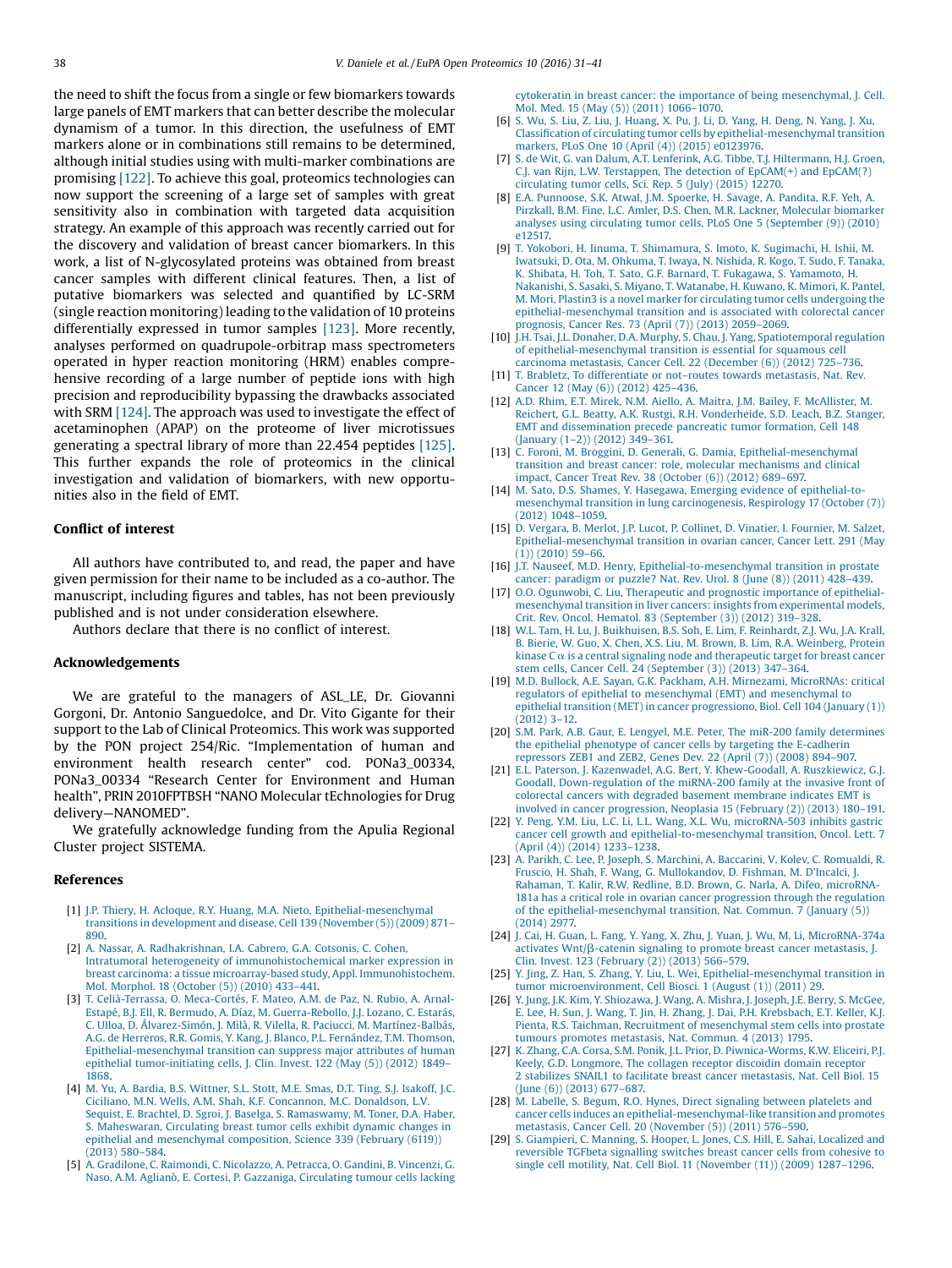- <span id="page-8-0"></span>[30] R.C. D'Souza, A.M. Knittle, N. Nagaraj, M. van Dinther, C. [Choudhary,](http://refhub.elsevier.com/S2212-9685(16)30003-4/sbref0150) P. ten Dijke, M. Mann, K. Sharma, [Time-resolved](http://refhub.elsevier.com/S2212-9685(16)30003-4/sbref0150) dissection of early [phosphoproteome](http://refhub.elsevier.com/S2212-9685(16)30003-4/sbref0150) and ensuing proteome changes in response to TGF- $\beta$ , Sci. [Signal.](http://refhub.elsevier.com/S2212-9685(16)30003-4/sbref0150) 7 (July (335)) (2014) rs5.
- [31] T. [Tanahashi,](http://refhub.elsevier.com/S2212-9685(16)30003-4/sbref0155) S. Osada, A. Yamada, J. Kato, K. Yawata, R. Mori, H. Imai, Y. Sasaki, S. Saito, Y. Tanaka, K. Nonaka, K. Yoshida, Extracellular [signal-regulated](http://refhub.elsevier.com/S2212-9685(16)30003-4/sbref0155) kinase and Akt activation play a critical role in the process of [hepatocyte](http://refhub.elsevier.com/S2212-9685(16)30003-4/sbref0155) growth factor-induced [epithelial-mesenchymal](http://refhub.elsevier.com/S2212-9685(16)30003-4/sbref0155) transition, Int. J. Oncol. 42 [\(February](http://refhub.elsevier.com/S2212-9685(16)30003-4/sbref0155) (2)) (2013) 556–564.
- [32] L. Xie, B.K. Law, A.M. Chytil, K.A. [Brown,](http://refhub.elsevier.com/S2212-9685(16)30003-4/sbref0160) M.E. Aakre, H.L. Moses, ation of the Erk pathway is required for [TGF-beta1-induced](http://refhub.elsevier.com/S2212-9685(16)30003-4/sbref0160) EMT in vitro, Neoplasia 6 [\(September](http://refhub.elsevier.com/S2212-9685(16)30003-4/sbref0160)–October (5)) (2004) 603–610.
- [33] D. Vergara, C.M. Valente, A. Tinelli, C. [Siciliano,](http://refhub.elsevier.com/S2212-9685(16)30003-4/sbref0165) V. Lorusso, R. Acierno, G. [Giovinazzo,](http://refhub.elsevier.com/S2212-9685(16)30003-4/sbref0165) A. Santino, C. Storelli, M. Maffia, Resveratrol inhibits the epidermal growth [factor-induced](http://refhub.elsevier.com/S2212-9685(16)30003-4/sbref0165) epithelial mesenchymal transition in MCF-cells, Cancer Lett. 310 [\(November](http://refhub.elsevier.com/S2212-9685(16)30003-4/sbref0165) (1)) (2011) 1-8.
- [34] M.B. Weiss, E.V. Abel, M.M. [Mayberry,](http://refhub.elsevier.com/S2212-9685(16)30003-4/sbref0170) K.J. Basile, A.C. Berger, A.E. Aplin, TWIST1 is an ERK1/2 effector that [promotes](http://refhub.elsevier.com/S2212-9685(16)30003-4/sbref0170) invasion and regulates MMP-1 expression in human melanoma cells, Cancer Res. 72 [\(December](http://refhub.elsevier.com/S2212-9685(16)30003-4/sbref0170) (24)) [\(2012\)](http://refhub.elsevier.com/S2212-9685(16)30003-4/sbref0170) 6382–6392.
- [35] B.P. Zhou, J. Deng, W. Xia, J. Xu, Y.M. Li, M. Gunduz, M.C. Hung, Dual [regulation](http://refhub.elsevier.com/S2212-9685(16)30003-4/sbref0175) of Snail by [GSK-3beta-mediated](http://refhub.elsevier.com/S2212-9685(16)30003-4/sbref0175) phosphorylation in control of epithelial[mesenchymal](http://refhub.elsevier.com/S2212-9685(16)30003-4/sbref0175) transition, Nat. Cell Biol. 6 (October (10)) (2004) 931–940.
- [36] D. Iliopoulos, C. Polytarchou, M. [Hatziapostolou,](http://refhub.elsevier.com/S2212-9685(16)30003-4/sbref0180) F. Kottakis, I.G. Maroulakou, K. Struhl, P.N. Tsichlis, MicroRNAs [differentially](http://refhub.elsevier.com/S2212-9685(16)30003-4/sbref0180) regulated by Akt isoforms control EMT and stem cell renewal in cancer cells, Sci. Signal. 2 [\(October](http://refhub.elsevier.com/S2212-9685(16)30003-4/sbref0180) (92)) [\(2009\)](http://refhub.elsevier.com/S2212-9685(16)30003-4/sbref0180) ra62.
- [37] S.J. Grille, A. Bellacosa, J. Upson, A.J. [Klein-Szanto,](http://refhub.elsevier.com/S2212-9685(16)30003-4/sbref0185) F. van Roy, W. Lee-Kwon, M. [Donowitz,](http://refhub.elsevier.com/S2212-9685(16)30003-4/sbref0185) P.N. Tsichlis, L. Larue, The protein kinase Akt induces epithelial [mesenchymal](http://refhub.elsevier.com/S2212-9685(16)30003-4/sbref0185) transition and promotes enhanced motility and invasiveness of squamous cell [carcinoma](http://refhub.elsevier.com/S2212-9685(16)30003-4/sbref0185) lines, Cancer Res. 63 (May (9)) (2003) 2172–2178.
- [38] M. Jiao, K.J. Nan, Activation of PI3 [kinase/Akt/HIF-1](http://refhub.elsevier.com/S2212-9685(16)30003-4/sbref0190) $\alpha$  pathway contributes to hypoxia-induced [epithelial-mesenchymal](http://refhub.elsevier.com/S2212-9685(16)30003-4/sbref0190) transition and chemoresistance in [hepatocellular](http://refhub.elsevier.com/S2212-9685(16)30003-4/sbref0190) carcinoma, Int. J. Oncol. 40 (February (2)) (2012) 461–468.
- [39] A. [Vichalkovski,](http://refhub.elsevier.com/S2212-9685(16)30003-4/sbref0195) E. Gresko, D. Hess, D.F. Restuccia, B.A. Hemmings, PKB/AKT [phosphorylation](http://refhub.elsevier.com/S2212-9685(16)30003-4/sbref0195) of the transcription factor Twist-1 at Ser42 inhibits p53 activity in response to DNA damage, [Oncogene](http://refhub.elsevier.com/S2212-9685(16)30003-4/sbref0195) 29 (June (24)) (2010) 3554–[3565.](http://refhub.elsevier.com/S2212-9685(16)30003-4/sbref0195)
- [40] S. Julien, I. Puig, E. Caretti, J. [Bonaventure,](http://refhub.elsevier.com/S2212-9685(16)30003-4/sbref0200) L. Nelles, F. van Roy, C. Dargemont, A.G. de Herreros, A. Bellacosa, L. Larue, Activation of [NF-kappaB](http://refhub.elsevier.com/S2212-9685(16)30003-4/sbref0200) by Akt upregulates Snail expression and induces epithelium [mesenchyme](http://refhub.elsevier.com/S2212-9685(16)30003-4/sbref0200) transition, Oncogene. 26 [\(November](http://refhub.elsevier.com/S2212-9685(16)30003-4/sbref0200) (53)) (2007) 7445–7456.
- [41] J.I. Yook, X.Y. Li, I. Ota, E.R. Fearon, S.J. Weiss, [Wnt-dependent](http://refhub.elsevier.com/S2212-9685(16)30003-4/sbref0205) regulation of the [E-cadherin](http://refhub.elsevier.com/S2212-9685(16)30003-4/sbref0205) repressor snail, J. Biol. Chem. 280 (March (12)) (2005) 11740– [11748.](http://refhub.elsevier.com/S2212-9685(16)30003-4/sbref0205)
- [42] Z.Q. Wu, X.Y. Li, C.Y. Hu, M. Ford, C.G. Kleer, S.J. Weiss, [Canonical](http://refhub.elsevier.com/S2212-9685(16)30003-4/sbref0210) Wnt signaling regulates Slug activity and links [epithelial-mesenchymal](http://refhub.elsevier.com/S2212-9685(16)30003-4/sbref0210) transition with epigenetic Breast cancer 1, early onset (BRCA1) [repression,](http://refhub.elsevier.com/S2212-9685(16)30003-4/sbref0210) Proc. Natl. Acad. Sci. U. S. A. 109 [\(October](http://refhub.elsevier.com/S2212-9685(16)30003-4/sbref0210) (41)) (2012) 16654–16659.
- [43] Y.W. [Chang,](http://refhub.elsevier.com/S2212-9685(16)30003-4/sbref0215) Y.J. Su, M. Hsiao, K.C. Wei, W.H. Lin, C.L. Liang, S.C. Chen, J.L. Lee, Diverse targets of b-catenin during the [epithelial-mesenchymal](http://refhub.elsevier.com/S2212-9685(16)30003-4/sbref0215) transition define cancer stem cells and predict disease relapse, Cancer Res. 75 [\(August](http://refhub.elsevier.com/S2212-9685(16)30003-4/sbref0215) (16)) [\(2015\)](http://refhub.elsevier.com/S2212-9685(16)30003-4/sbref0215) 3398–3410.
- [44] T. [Iwata-Kajihara,](http://refhub.elsevier.com/S2212-9685(16)30003-4/sbref0220) H. Sumimoto, N. Kawamura, R. Ueda, T. Takahashi, H. [Mizuguchi,](http://refhub.elsevier.com/S2212-9685(16)30003-4/sbref0220) M. Miyagishi, K. Takeda, Y. Kawakami, Enhanced cancer [immunotherapy](http://refhub.elsevier.com/S2212-9685(16)30003-4/sbref0220) using STAT3-depleted dendritic cells with high Th1 inducing ability and resistance to cancer [cell-derived](http://refhub.elsevier.com/S2212-9685(16)30003-4/sbref0220) inhibitory factors, J. [Immunol.](http://refhub.elsevier.com/S2212-9685(16)30003-4/sbref0220) 187 (July (1)) (2011) 27–36. [45] T. Yaguchi, Y. Goto, K. Kido, H. [Mochimaru,](http://refhub.elsevier.com/S2212-9685(16)30003-4/sbref0225) T. Sakurai, N. Tsukamoto, C. Kudo-
- Saito, T. Fujita, H. Sumimoto, Y. Kawakami, Immune [suppression](http://refhub.elsevier.com/S2212-9685(16)30003-4/sbref0225) and resistance mediated by [constitutive](http://refhub.elsevier.com/S2212-9685(16)30003-4/sbref0225) activation of Wnt/b-catenin signaling in human melanoma cells, J. Immunol. 189 [\(September](http://refhub.elsevier.com/S2212-9685(16)30003-4/sbref0225) (5)) (2012) 2110–2117.
- [46] D. Oosterhoff, S. Lougheed, R. van de Ven, J. [Lindenberg,](http://refhub.elsevier.com/S2212-9685(16)30003-4/sbref0230) H. van Cruijsen, L. Hiddingh, J. Kroon, A.J. van den Eertwegh, B. [Hangalapura,](http://refhub.elsevier.com/S2212-9685(16)30003-4/sbref0230) R.J. Scheper, T.D. de Gruijl, [Tumor-mediated](http://refhub.elsevier.com/S2212-9685(16)30003-4/sbref0230) inhibition of human dendritic cell differentiation and function is consistently [counteracted](http://refhub.elsevier.com/S2212-9685(16)30003-4/sbref0230) by combined p38 MAPK and STAT3 inhibition, [Oncoimmunology](http://refhub.elsevier.com/S2212-9685(16)30003-4/sbref0230) 1 (August (5)) (2012) 649–658.
- [47] A. López-Soto, L.H. Zapico, A. [Acebes-Huerta,](http://refhub.elsevier.com/S2212-9685(16)30003-4/sbref0235) L. Rodrigo, S. Gonzalez, Regulation of NKG2D signaling during the [epithelial-to-mesenchymal](http://refhub.elsevier.com/S2212-9685(16)30003-4/sbref0235) transition, [Oncoimmunology](http://refhub.elsevier.com/S2212-9685(16)30003-4/sbref0235) 2 (September (9)) (2013) e25820.
- [48] R. Lemaire, A. [Desmons,](http://refhub.elsevier.com/S2212-9685(16)30003-4/sbref0240) J.C. Tabet, R. Day, M. Salzet, I. Fournier, Direct analysis and MALDI imaging of formalin-fixed, paraffi[n-embedded](http://refhub.elsevier.com/S2212-9685(16)30003-4/sbref0240) tissue sections, J. [Proteome](http://refhub.elsevier.com/S2212-9685(16)30003-4/sbref0240) Res. 6 (April (4)) (2007) 1295–1305.
- [49] R. [Longuespée,](http://refhub.elsevier.com/S2212-9685(16)30003-4/sbref0245) C. Boyon, C. Castellier, A. Jacquet, A. Desmons, O. Kerdraon, D. Vinatier, I. Fournier, R. Day, M. Salzet, The [C-terminal](http://refhub.elsevier.com/S2212-9685(16)30003-4/sbref0245) fragment of the [immunoproteasome](http://refhub.elsevier.com/S2212-9685(16)30003-4/sbref0245) PA28S (Reg alpha) as an early diagnosis and tumorrelapse biomarker: evidence from mass [spectrometry](http://refhub.elsevier.com/S2212-9685(16)30003-4/sbref0245) profiling, Histochem. Cell Biol. 138 (July (1)) [\(2012\)](http://refhub.elsevier.com/S2212-9685(16)30003-4/sbref0245) 141–154.
- [50] T.J. Dekker, B.D. Balluff, E.A. Jones, C.D. Schöne, M. [Schmitt,](http://refhub.elsevier.com/S2212-9685(16)30003-4/sbref0250) M. Aubele, J.R. Kroep, V.T. Smit, R.A. Tollenaar, W.E. Mesker, A. Walch, L.A. [McDonnell,](http://refhub.elsevier.com/S2212-9685(16)30003-4/sbref0250) Multicenter matrix-assisted laser [desorption/ionization](http://refhub.elsevier.com/S2212-9685(16)30003-4/sbref0250) mass spectrometry imaging (MALDI MSI) identifies proteomic differences in [breast-cancer](http://refhub.elsevier.com/S2212-9685(16)30003-4/sbref0250)associated stroma, J. Proteome Res. 13 [\(November](http://refhub.elsevier.com/S2212-9685(16)30003-4/sbref0250) (11)) (2014) 4730–4738.
- [51] X.H. Chen, Z.C. Liu, G. [Zhang,](http://refhub.elsevier.com/S2212-9685(16)30003-4/sbref0255) W. Wei, X.X. Wang, H. Wang, H.P. Ke, F. Zhang, H. S. Wang, S.H. Cai, J. Du, TGF- $\beta$  and EGF induced HLA-I [downregulation](http://refhub.elsevier.com/S2212-9685(16)30003-4/sbref0255) is associated with [epithelial-mesenchymal](http://refhub.elsevier.com/S2212-9685(16)30003-4/sbref0255) transition (EMT) through

[upregulation](http://refhub.elsevier.com/S2212-9685(16)30003-4/sbref0255) of snail in prostate cancer cells, Mol. Immunol. 65 (May (1)) (2015) 34–42, [doi:http://dx.doi.org/10.1016/j.molimm.2014.12.017.](http://refhub.elsevier.com/S2212-9685(16)30003-4/sbref0255)

- [52] C. Royer, X. Lu, Epithelial cell polarity: a major [gatekeeper](http://refhub.elsevier.com/S2212-9685(16)30003-4/sbref0260) against cancer? Cell Death Differ. 18 [\(September](http://refhub.elsevier.com/S2212-9685(16)30003-4/sbref0260) (9)) (2011) 1470–1477.
- [53] C.T. Leung, J.S. Brugge, Outgrowth of single [oncogene-expressing](http://refhub.elsevier.com/S2212-9685(16)30003-4/sbref0265) cells from suppressive epithelial [environments,](http://refhub.elsevier.com/S2212-9685(16)30003-4/sbref0265) Nature 482 (February (7385)) (2012) 410–[413.](http://refhub.elsevier.com/S2212-9685(16)30003-4/sbref0265)
- [54] A. Jeanes, C.J. Gottardi, A.S. Yap, [Cadherins](http://refhub.elsevier.com/S2212-9685(16)30003-4/sbref0270) and cancer: how does cadherin dysfunction promote tumor [progression?](http://refhub.elsevier.com/S2212-9685(16)30003-4/sbref0270) Oncogene 27 (November (55)) [\(2008\)](http://refhub.elsevier.com/S2212-9685(16)30003-4/sbref0270) 6920–6929.
- [55] F.C. Geyer, M. [Lacroix-Triki,](http://refhub.elsevier.com/S2212-9685(16)30003-4/sbref0275) K. Savage, M. Arnedos, M.B. Lambros, A. MacKay, R. Natrajan, J.S. [Reis-Filho,](http://refhub.elsevier.com/S2212-9685(16)30003-4/sbref0275) β-Catenin pathway activation in breast cancer is associated with [triple-negative](http://refhub.elsevier.com/S2212-9685(16)30003-4/sbref0275) phenotype but not with CTNNB1 mutation, Mod. Pathol. 24 [\(February](http://refhub.elsevier.com/S2212-9685(16)30003-4/sbref0275) (2)) (2011) 209–231.
- [56] H. Zhang, J. Liu, D. Yue, L. Gao, D. Wang, H. Zhang, C. Wang, [Clinical](http://refhub.elsevier.com/S2212-9685(16)30003-4/sbref0280) significance of [E-cadherin,](http://refhub.elsevier.com/S2212-9685(16)30003-4/sbref0280) β-catenin, vimentin and S100A4 expression in [completely](http://refhub.elsevier.com/S2212-9685(16)30003-4/sbref0280) resected squamous cell lung carcinoma, J. Clin. Pathol. 66 [\(November](http://refhub.elsevier.com/S2212-9685(16)30003-4/sbref0280) (11)) (2013) 937–945.
- [57] J. Kaur, M. Sawhney, S. [DattaGupta,](http://refhub.elsevier.com/S2212-9685(16)30003-4/sbref0285) N.K. Shukla, A. Srivastava, P.G. Walfish, R. Ralhan, Clinical significance of altered [expression](http://refhub.elsevier.com/S2212-9685(16)30003-4/sbref0285) of  $\beta$ -catenin and Ecadherin in oral dysplasia and cancer: potential link with ALCAM [expression,](http://refhub.elsevier.com/S2212-9685(16)30003-4/sbref0285) PLoS One 8 (June (6)) (2013) e67361
- [58] X.L. Xu, Z.Q. Ling, S.Z. Chen, B. Li, W.H. Ji, W.M. Mao, The impact of [E-cadherin](http://refhub.elsevier.com/S2212-9685(16)30003-4/sbref0290) expression on the prognosis of esophageal cancer: a [meta-analysis,](http://refhub.elsevier.com/S2212-9685(16)30003-4/sbref0290) Dis. [Esophagus](http://refhub.elsevier.com/S2212-9685(16)30003-4/sbref0290) 27 (January (1)) (2014) 79–86.
- [59] Y. Li, C.Q. Chen, Y.L. He, S.R. Cai, D.J. Yang, W.L. He, J.B. Xu, W.H. Zan, [Abnormal](http://refhub.elsevier.com/S2212-9685(16)30003-4/sbref0295) expression of [E-cadherin](http://refhub.elsevier.com/S2212-9685(16)30003-4/sbref0295) in tumor cells is associated with poor prognosis of gastric carcinoma, J. Surg. Oncol. 106 [\(September](http://refhub.elsevier.com/S2212-9685(16)30003-4/sbref0295) (3)) (2012) 304–310.
- [60] J.1 Fu, L. Qin, T. He, J. Qin, J. Hong, J. Wong, L. Liao, J. Xu, The [TWIST/Mi2/NuRD](http://refhub.elsevier.com/S2212-9685(16)30003-4/sbref0300) protein complex and its essential role in cancer [metastasis,](http://refhub.elsevier.com/S2212-9685(16)30003-4/sbref0300) Cell Res. 21 [\(February](http://refhub.elsevier.com/S2212-9685(16)30003-4/sbref0300) (2)) (2011) 275–289.
- [61] G. Moreno-Bueno, E. Cubillo, D. Sarrió, H. Peinado, S.M. [Rodríguez-Pinilla,](http://refhub.elsevier.com/S2212-9685(16)30003-4/sbref0305) S. Villa, V. Bolós, M. Jordá, A. Fabra, F. Portillo, J. [Palacios,](http://refhub.elsevier.com/S2212-9685(16)30003-4/sbref0305) A. Cano, Genetic profiling of epithelial cells expressing [E-cadherin](http://refhub.elsevier.com/S2212-9685(16)30003-4/sbref0305) repressors reveals a distinct role for Snail, Slug, and E47 factors in [epithelial-mesenchymal](http://refhub.elsevier.com/S2212-9685(16)30003-4/sbref0305) transition, Cancer Res. 66 [\(October](http://refhub.elsevier.com/S2212-9685(16)30003-4/sbref0305) (19)) (2006) 9543–9556.
- [62] D.D. Tran, C.A. Corsa, H. Biswas, R.L. Aft, G.D. [Longmore,](http://refhub.elsevier.com/S2212-9685(16)30003-4/sbref0310) Temporal and spatial cooperation of Snail1 and Twist1 during [epithelial-mesenchymal](http://refhub.elsevier.com/S2212-9685(16)30003-4/sbref0310) transition predicts for human breast cancer [recurrence,](http://refhub.elsevier.com/S2212-9685(16)30003-4/sbref0310) Mol. Cancer Res. 9 (December (12)) [\(2011\)](http://refhub.elsevier.com/S2212-9685(16)30003-4/sbref0310) 1644–1657.
- [63] S. [Dubois-Marshall,](http://refhub.elsevier.com/S2212-9685(16)30003-4/sbref0315) J.S. Thomas, D. Faratian, D.J. Harrison, E. Katz, Two possible mechanisms of epithelial to [mesenchymal](http://refhub.elsevier.com/S2212-9685(16)30003-4/sbref0315) transition in invasive ductal breast cancer, Clin. Exp. Metastasis 28 [\(December](http://refhub.elsevier.com/S2212-9685(16)30003-4/sbref0315) (8)) (2011) 811–818.
- [64] J. Caramel, E. [Papadogeorgakis,](http://refhub.elsevier.com/S2212-9685(16)30003-4/sbref0320) L. Hill, G.J. Browne, G. Richard, A. Wierinckx, G. Saldanha, J. Osborne, P. [Hutchinson,](http://refhub.elsevier.com/S2212-9685(16)30003-4/sbref0320) G. Tse, J. Lachuer, A. Puisieux, J.H. Pringle, S. Ansieau, E. [Tulchinsky,](http://refhub.elsevier.com/S2212-9685(16)30003-4/sbref0320) A switch in the expression of embryonic [EMT-inducers](http://refhub.elsevier.com/S2212-9685(16)30003-4/sbref0320) drives the development of malignant melanoma, Cancer Cell 24 [\(October](http://refhub.elsevier.com/S2212-9685(16)30003-4/sbref0320) (4)) (2013) 466–480.
- [65] W.R. Luo, S.Y. Li, L.M. Cai, K.T. Yao, High [expression](http://refhub.elsevier.com/S2212-9685(16)30003-4/sbref0325) of nuclear Snail, but not cytoplasmic staining, predicts poor survival in [nasopharyngeal](http://refhub.elsevier.com/S2212-9685(16)30003-4/sbref0325) carcinoma, Ann. Surg. Oncol. 19 [\(September](http://refhub.elsevier.com/S2212-9685(16)30003-4/sbref0325) (9)) (2012) 2971–2979.
- [66] S. Muenst, S. Däster, E.C. [Obermann,](http://refhub.elsevier.com/S2212-9685(16)30003-4/sbref0330) R.A. Droeser, W.P. Weber, U. von Holzen, F. Gao, C. Viehl, D. Oertli, S.D. Soysal, Nuclear [expression](http://refhub.elsevier.com/S2212-9685(16)30003-4/sbref0330) of snail is an [independent](http://refhub.elsevier.com/S2212-9685(16)30003-4/sbref0330) negative prognostic factor in human breast cancer, Dis. Markers 35 (5) [\(2013\)](http://refhub.elsevier.com/S2212-9685(16)30003-4/sbref0330) 337–344.
- [67] A. [Jouppila-Mättö,](http://refhub.elsevier.com/S2212-9685(16)30003-4/sbref0335) M. Närkiö-Mäkelä, Y. Soini, M. Pukkila, R. Sironen, H. Tuhkanen, A. [Mannermaa,](http://refhub.elsevier.com/S2212-9685(16)30003-4/sbref0335) V.M. Kosma, Twist and snai1 expression in pharyngeal squamous cell carcinoma stroma is related to cancer [progression,](http://refhub.elsevier.com/S2212-9685(16)30003-4/sbref0335) BMC Cancer 11 [\(August\)](http://refhub.elsevier.com/S2212-9685(16)30003-4/sbref0335) (2011) 350.
- [68] D. [Gasparotto,](http://refhub.elsevier.com/S2212-9685(16)30003-4/sbref0340) J. Polesel, A. Marzotto, R. Colladel, S. Piccinin, P. Modena, A. Grizzo, S. Sulfaro, D. Serraino, L. Barzan, C. [Doglioni,](http://refhub.elsevier.com/S2212-9685(16)30003-4/sbref0340) R. Maestro, [Overexpression](http://refhub.elsevier.com/S2212-9685(16)30003-4/sbref0340) of TWIST2 correlates with poor prognosis in head and neck squamous cell [carcinomas,](http://refhub.elsevier.com/S2212-9685(16)30003-4/sbref0340) Oncotarget 2 (December (12)) (2011) 1165–1175.
- [69] S.D. da Silva, M.A. [Alaoui-Jamali,](http://refhub.elsevier.com/S2212-9685(16)30003-4/sbref0345) F.A. Soares, D.M. Carraro, H.P. Brentani, M. Hier, S.R. Rogatto, L.P. Kowalski, TWIST1 is a [molecular](http://refhub.elsevier.com/S2212-9685(16)30003-4/sbref0345) marker for a poor prognosis in oral cancer and represents a potential [therapeutic](http://refhub.elsevier.com/S2212-9685(16)30003-4/sbref0345) target, Cancer (October) (2013), [doi:http://dx.doi.org/10.1002/cncr.28404.](http://refhub.elsevier.com/S2212-9685(16)30003-4/sbref0345)
- [70] I. Gomez, C. Peña, M. Herrera, C. Muñoz, M.J. Larriba, V. Garcia, G. [Dominguez,](http://refhub.elsevier.com/S2212-9685(16)30003-4/sbref0350) J. Silva, R. [Rodriguez,](http://refhub.elsevier.com/S2212-9685(16)30003-4/sbref0350) A. Garcia de Herreros, F. Bonilla, J.M. Garcia, TWIST1 is expressed in colorectal [carcinomas](http://refhub.elsevier.com/S2212-9685(16)30003-4/sbref0350) and predicts patient survival, PLoS One 6 (March (3)) (2011) [e18023.](http://refhub.elsevier.com/S2212-9685(16)30003-4/sbref0350)
- [71] A. Wushou, J. Hou, Y.J. Zhao, Z.M. Shao, Twist-1 [up-regulation](http://refhub.elsevier.com/S2212-9685(16)30003-4/sbref0355) in carcinoma correlates to poor survival, Int. J. Mol. Sci. 15 [\(November](http://refhub.elsevier.com/S2212-9685(16)30003-4/sbref0355) (12)) (2014) 21621– [21630.](http://refhub.elsevier.com/S2212-9685(16)30003-4/sbref0355)
- [72] A. [Jouppila-Mättö,](http://refhub.elsevier.com/S2212-9685(16)30003-4/sbref0360) M. Närkiö-Mäkelä, Y. Soini, M. Pukkila, R. Sironen, H. Tuhkanen, A. [Mannermaa,](http://refhub.elsevier.com/S2212-9685(16)30003-4/sbref0360) V.M. Kosma, Twist and snai1 expression in pharyngeal squamous cell carcinoma stroma is related to cancer [progression,](http://refhub.elsevier.com/S2212-9685(16)30003-4/sbref0360) BMC Cancer 11 [\(August\)](http://refhub.elsevier.com/S2212-9685(16)30003-4/sbref0360) (2011) 350.
- [73] U. Cavallaro, G. [Christofori,](http://refhub.elsevier.com/S2212-9685(16)30003-4/sbref0365) Cell adhesion and signalling by cadherins and Ig-CAMs in cancer, Nat. Rev. Cancer 4 [\(February](http://refhub.elsevier.com/S2212-9685(16)30003-4/sbref0365) (2)) (2004) 118–132.
- [74] X. Qian, A. Anzovino, S. Kim, K. Suyama, J. Yao, J. Hulit, G. [Agiostratidou,](http://refhub.elsevier.com/S2212-9685(16)30003-4/sbref0370) N. [Chandiramani,](http://refhub.elsevier.com/S2212-9685(16)30003-4/sbref0370) H.M. McDaid, C. Nagi, H.W. Cohen, G.R. Phillips, L. Norton, R.B. Hazan, [N-cadherin/FGFR](http://refhub.elsevier.com/S2212-9685(16)30003-4/sbref0370) promotes metastasis through epithelial-tomesenchymal transition and [stem/progenitor](http://refhub.elsevier.com/S2212-9685(16)30003-4/sbref0370) cell-like properties, Oncogene 33 (June (26)) (2014) 3411–3421, [doi:http://dx.doi.org/10.1038/onc.2013.310.](http://refhub.elsevier.com/S2212-9685(16)30003-4/sbref0370)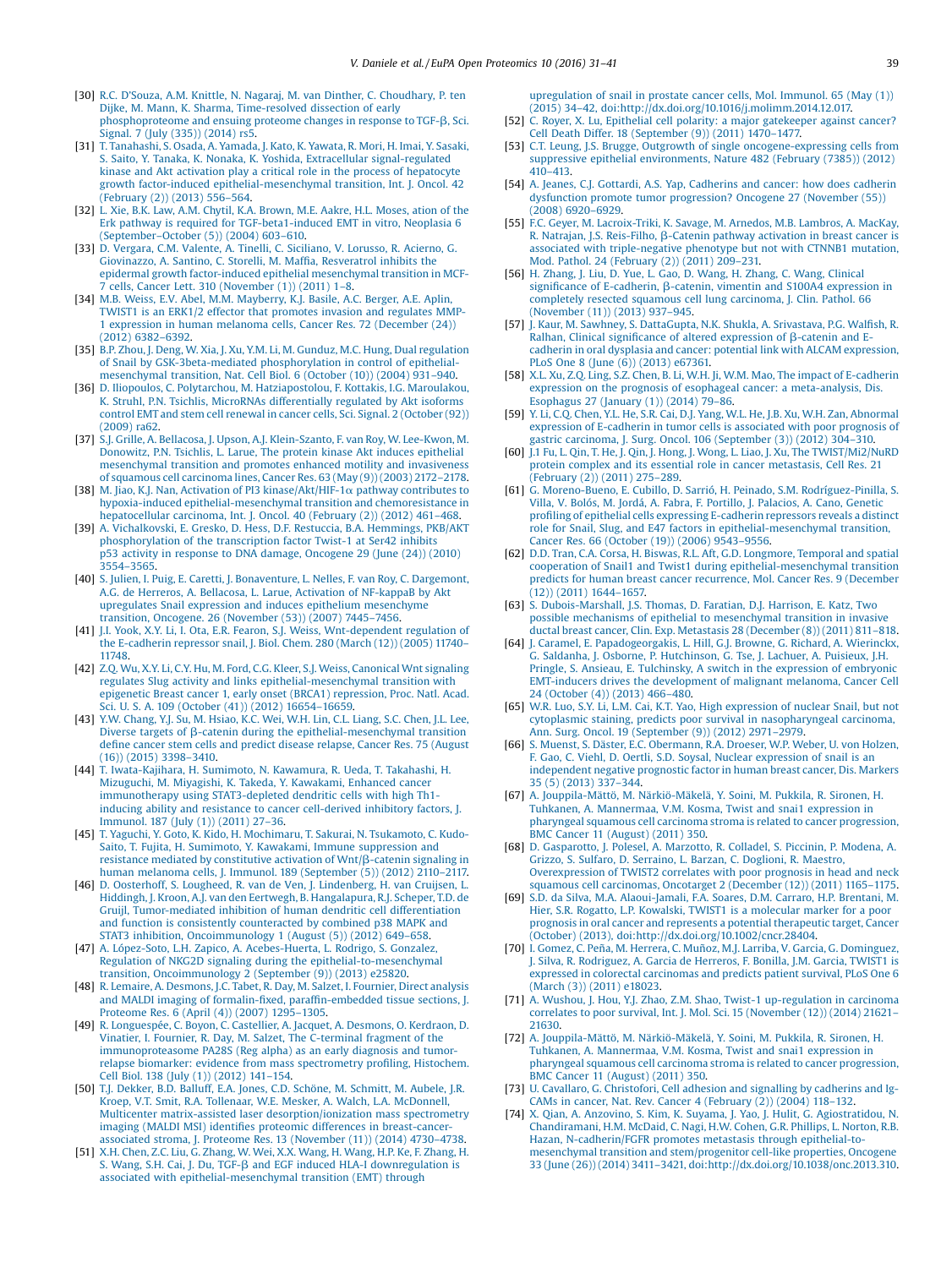- <span id="page-9-0"></span>[75] L. Hui, S. Zhang, X. Dong, D. Tian, Z. Cui, X. Qiu, [Prognostic](http://refhub.elsevier.com/S2212-9685(16)30003-4/sbref0375) significance of twist and [N-cadherin](http://refhub.elsevier.com/S2212-9685(16)30003-4/sbref0375) expression in NSCLC, PLoS One 8 (April (4)) (2013) e62171.
- [76] I. Lascombe, A. Clairotte, S. Fauconnet, S. [Bernardini,](http://refhub.elsevier.com/S2212-9685(16)30003-4/sbref0380) H. Wallerand, B. Kantelip, H. Bittard, N-cadherin as a novel prognostic marker of [progression](http://refhub.elsevier.com/S2212-9685(16)30003-4/sbref0380) in superficial [urothelial](http://refhub.elsevier.com/S2212-9685(16)30003-4/sbref0380) tumors, Clin. Cancer Res. 12 (May (9)) (2006) 2780– [2787.](http://refhub.elsevier.com/S2212-9685(16)30003-4/sbref0380)
- [77] D.I. Domenico M, G.M. [Pierantoni,](http://refhub.elsevier.com/S2212-9685(16)30003-4/sbref0385) A. Feola, F. Esposito, L. Laino, D.E. Rosa, A. Rullo, M. Mazzotta, M. Martano, F. [Sanguedolce,](http://refhub.elsevier.com/S2212-9685(16)30003-4/sbref0385) L. Perillo, L. D'Angelo, S. [Papagerakis,](http://refhub.elsevier.com/S2212-9685(16)30003-4/sbref0385) S. Tortorella, P. Bufo, L. Lo Muzio, G. Pannone, A. Santoro, Prognostic significance of [N-cadherin](http://refhub.elsevier.com/S2212-9685(16)30003-4/sbref0385) expression in oral squamous cell carcinoma, Anticancer Res. 31 [\(December](http://refhub.elsevier.com/S2212-9685(16)30003-4/sbref0385) (12)) (2011) 4211–4218.
- [78] D. Vergara, F. Chiriacò, R. Acierno, M. Maffia, Proteomic map of [peripheral](http://refhub.elsevier.com/S2212-9685(16)30003-4/sbref0390) blood [mononuclear](http://refhub.elsevier.com/S2212-9685(16)30003-4/sbref0390) cells, Proteomics 8 (May (10)) (2008) 2045–2051.
- [79] S. Singh, S. [Sadacharan,](http://refhub.elsevier.com/S2212-9685(16)30003-4/sbref0395) S. Su, A. Belldegrun, S. Persad, G. Singh, [Overexpression](http://refhub.elsevier.com/S2212-9685(16)30003-4/sbref0395) of vimentin: role in the invasive phenotype in an androgen[independent](http://refhub.elsevier.com/S2212-9685(16)30003-4/sbref0395) model of prostate cancer, Cancer Res. 63 (May (9)) (2003) 2306– [2311.](http://refhub.elsevier.com/S2212-9685(16)30003-4/sbref0395)
- [80] V. Vasko, A.V. Espinosa, W. Scouten, H. He, H. Auer, S. [Liyanarachchi,](http://refhub.elsevier.com/S2212-9685(16)30003-4/sbref0400) A. Larin, V. [Savchenko,](http://refhub.elsevier.com/S2212-9685(16)30003-4/sbref0400) G.L. Francis, A. de la Chapelle, M. Saji, M.D. Ringel, Gene expression and functional evidence of [epithelial-to-mesenchymal](http://refhub.elsevier.com/S2212-9685(16)30003-4/sbref0400) transition in papillary thyroid [carcinoma](http://refhub.elsevier.com/S2212-9685(16)30003-4/sbref0400) invasion, Proc. Natl. Acad. Sci. U. S. A. 104 [\(February](http://refhub.elsevier.com/S2212-9685(16)30003-4/sbref0400) (8)) (2007) 2803–2808.
- [81] R.A. Craven, A.J. Stanley, S. [Hanrahan,](http://refhub.elsevier.com/S2212-9685(16)30003-4/sbref0405) J. Dods, R. Unwin, N. Totty, P. Harnden, I. Eardley, P.J. Selby, R.E. Banks, [Proteomic](http://refhub.elsevier.com/S2212-9685(16)30003-4/sbref0405) analysis of primary cell lines identifies protein changes present in renal cell carcinoma, [Proteomics](http://refhub.elsevier.com/S2212-9685(16)30003-4/sbref0405) 6 (May (9)) [\(2006\)](http://refhub.elsevier.com/S2212-9685(16)30003-4/sbref0405) 2853–2864.
- [82] M. Wu, X. Bai, G. Xu, J. Wei, T. Zhu, Y. [Zhang,](http://refhub.elsevier.com/S2212-9685(16)30003-4/sbref0410) Q. Li, P. Liu, A. Song, L. Zhao, C. Gang, Z. Han, S. Wang, J. Zhou, Y. Lu, D. Ma, [Proteome](http://refhub.elsevier.com/S2212-9685(16)30003-4/sbref0410) analysis of human [androgen-independent](http://refhub.elsevier.com/S2212-9685(16)30003-4/sbref0410) prostate cancer cell lines: variable metastatic potentials correlated with vimentin [expression,](http://refhub.elsevier.com/S2212-9685(16)30003-4/sbref0410) Proteomics 7 (June (12)) [\(2007\)](http://refhub.elsevier.com/S2212-9685(16)30003-4/sbref0410) 1973–1983.
- [83] M. El Ayed, D. Bonnel, R. [Longuespée,](http://refhub.elsevier.com/S2212-9685(16)30003-4/sbref0415) C. Castelier, J. Franck, D. Vergara, A. Desmons, A. [Tasiemski,](http://refhub.elsevier.com/S2212-9685(16)30003-4/sbref0415) A. Kenani, D. Vinatier, R. Day, I. Fournier, M. Salzet, MALDI imaging mass [spectrometry](http://refhub.elsevier.com/S2212-9685(16)30003-4/sbref0415) in ovarian cancer for tracking, identifying, and validating [biomarkers,](http://refhub.elsevier.com/S2212-9685(16)30003-4/sbref0415) Med. Sci. Monit. 16 (August (8)) (2010) [BR233](http://refhub.elsevier.com/S2212-9685(16)30003-4/sbref0415)–45.
- [84] S. Otsuki, M. Inokuchi, M. Enjoji, T. [Ishikawa,](http://refhub.elsevier.com/S2212-9685(16)30003-4/sbref0420) Y. Takagi, K. Kato, H. Yamada, K. Kojima, K. Sugihara, Vimentin [expression](http://refhub.elsevier.com/S2212-9685(16)30003-4/sbref0420) is associated with decreased [survival](http://refhub.elsevier.com/S2212-9685(16)30003-4/sbref0420) in gastric cancer, Oncol. Rep. 25 (May (5)) (2011) 1235–1242.
- [85] A. Satelli, S. Li, Vimentin in cancer and its potential as a [molecular](http://refhub.elsevier.com/S2212-9685(16)30003-4/sbref0425) target for cancer therapy, Cell. Mol. Life Sci. 68 [\(September](http://refhub.elsevier.com/S2212-9685(16)30003-4/sbref0425) (18)) (2011) 3033–3046.
- [86] L.K. Liu, X.Y. Jiang, X.X. Zhou, D.M. Wang, X.L. Song, H.B. Jiang, [Upregulation](http://refhub.elsevier.com/S2212-9685(16)30003-4/sbref0430) of vimentin and aberrant expression of [E-cadherin/beta-catenin](http://refhub.elsevier.com/S2212-9685(16)30003-4/sbref0430) complex in oral squamous cell carcinomas: correlation with the [clinicopathological](http://refhub.elsevier.com/S2212-9685(16)30003-4/sbref0430) features and patient outcome, Mod. Pathol. 23 [\(February](http://refhub.elsevier.com/S2212-9685(16)30003-4/sbref0430) (2)) (2010) 213–224.
- [87] N. Yamashita, E. Tokunaga, H. Kitao, Y. [Hisamatsu,](http://refhub.elsevier.com/S2212-9685(16)30003-4/sbref0435) K. Taketani, S. Akiyoshi, S. Okada, S. Aishima, M. Morita, Y. Maehara, Vimentin as a poor [prognostic](http://refhub.elsevier.com/S2212-9685(16)30003-4/sbref0435) factor for [triple-negative](http://refhub.elsevier.com/S2212-9685(16)30003-4/sbref0435) breast cancer, J. Cancer Res. Clin. Oncol. 139 (May  $(5)$ ) [\(2013\)](http://refhub.elsevier.com/S2212-9685(16)30003-4/sbref0435) 739-746.
- [88] P. Karihtala, P. Auvinen, S. Kauppila, K.M. Haapasaari, A. [Jukkola-Vuorinen,](http://refhub.elsevier.com/S2212-9685(16)30003-4/sbref0440) Y. Soini, Vimentin, zeb1 and Sip1 are up-regulated in [triple-negative](http://refhub.elsevier.com/S2212-9685(16)30003-4/sbref0440) and basallike breast cancers: association with an aggressive tumour [phenotype,](http://refhub.elsevier.com/S2212-9685(16)30003-4/sbref0440) Breast Cancer Res. Treat. 138 [\(February](http://refhub.elsevier.com/S2212-9685(16)30003-4/sbref0440) (1)) (2013) 81–90.
- [89] F. [Richardson,](http://refhub.elsevier.com/S2212-9685(16)30003-4/sbref0445) G.D. Young, R. Sennello, J. Wolf, G.M. Argast, P. Mercado, A. Davies, D.M. Epstein, B. Wacker, The evaluation of [E-Cadherin](http://refhub.elsevier.com/S2212-9685(16)30003-4/sbref0445) and vimentin as [biomarkers](http://refhub.elsevier.com/S2212-9685(16)30003-4/sbref0445) of clinical outcomes among patients with non-small cell lung cancer treated with erlotinib as second- or third-line therapy, [Anticancer](http://refhub.elsevier.com/S2212-9685(16)30003-4/sbref0445) Res. 32 [\(February](http://refhub.elsevier.com/S2212-9685(16)30003-4/sbref0445) (2)) (2012) 537–552.
- [90] P.J. Johnson, W.M. Melia, M.K. Palmer, B. Portmann, R. Williams, [Relationship](http://refhub.elsevier.com/S2212-9685(16)30003-4/sbref0450) between serum [alpha-foetoprotein,](http://refhub.elsevier.com/S2212-9685(16)30003-4/sbref0450) cirrhosis and survival in hepatocellular [carcinoma,](http://refhub.elsevier.com/S2212-9685(16)30003-4/sbref0450) Br. J. Cancer 44 (October (4)) (1981) 502–505.
- [91] K. Kojima, A. Takata, C. Vadnais, M. Otsuka, T. [Yoshikawa,](http://refhub.elsevier.com/S2212-9685(16)30003-4/sbref0455) M. Akanuma, Y. Kondo, Y.J. Kang, T. [Kishikawa,](http://refhub.elsevier.com/S2212-9685(16)30003-4/sbref0455) N. Kato, Z. Xie, W.J. Zhang, H. Yoshida, M. Omata, A. Nepveu, K. Koike, [MicroRNA122](http://refhub.elsevier.com/S2212-9685(16)30003-4/sbref0455) is a key regulator of  $\alpha$ -fetoprotein expression and influences the [aggressiveness](http://refhub.elsevier.com/S2212-9685(16)30003-4/sbref0455) of hepatocellular carcinoma, Nat. [Commun.](http://refhub.elsevier.com/S2212-9685(16)30003-4/sbref0455) 2 (June) (2011) 338.
- [92] W.C. Tsai, S.D. Hsu, C.S. Hsu, T.C. Lai, S.J. Chen, R. Shen, Y. [Huang,](http://refhub.elsevier.com/S2212-9685(16)30003-4/sbref0460) H.C. Chen, C. H. Lee, T.F. Tsai, M.T. Hsu, J.C. Wu, H.D. [Huang,](http://refhub.elsevier.com/S2212-9685(16)30003-4/sbref0460) M.S. Shiao, M. Hsiao, A.P. Tsou, [MicroRNA-plays](http://refhub.elsevier.com/S2212-9685(16)30003-4/sbref0460) a critical role in liver homeostasis and [hepatocarcinogenesis,](http://refhub.elsevier.com/S2212-9685(16)30003-4/sbref0460) J. Clin. Invest. 122 (August (8)) (2012) 2884–2897.
- [93] S. Sun, R.T. Poon, N.P. Lee, C. [Yeung,](http://refhub.elsevier.com/S2212-9685(16)30003-4/sbref0465) K.L. Chan, I.O. Ng, P.J. Day, J.M. Luk, Proteomics of [hepatocellular](http://refhub.elsevier.com/S2212-9685(16)30003-4/sbref0465) carcinoma: serum vimentin as a surrogate marker for small tumors (< or = 2 cm), J. [Proteome](http://refhub.elsevier.com/S2212-9685(16)30003-4/sbref0465) Res. 9 (April (4)) (2010)
- 1923–[1930](http://refhub.elsevier.com/S2212-9685(16)30003-4/sbref0465). [94] D.W. Kufe, Mucins in cancer: function, [prognosis](http://refhub.elsevier.com/S2212-9685(16)30003-4/sbref0470) and therapy, Nat. Rev. Cancer 9 [\(December](http://refhub.elsevier.com/S2212-9685(16)30003-4/sbref0470) (12)) (2009) 874–885.
- [95] R.C. Bast Jr., T.L. Klug, E. St John, E. Jenison, J.M. Niloff, H. [Lazarus,](http://refhub.elsevier.com/S2212-9685(16)30003-4/sbref0475) R.S. [Berkowitz,](http://refhub.elsevier.com/S2212-9685(16)30003-4/sbref0475) T. Leavitt, C.T. Griffiths, L. Parker, V.R. Zurawski Jr., R.C. Knapp, A [radioimmunoassay](http://refhub.elsevier.com/S2212-9685(16)30003-4/sbref0475) using a monoclonal antibody to monitor the course of [epithelial](http://refhub.elsevier.com/S2212-9685(16)30003-4/sbref0475) ovarian cancer, N. Engl. J. Med. 309 (October (15)) (1983) 883–887.
- [96] V.R. Zurawski Jr., R.C. Knapp, N. Einhorn, P. [Kenemans,](http://refhub.elsevier.com/S2212-9685(16)30003-4/sbref0480) R. Mortel, K. Ohmi, R.C. Bast Jr., R.E. Ritts Jr., G. Malkasian, An initial analysis of [preoperative](http://refhub.elsevier.com/S2212-9685(16)30003-4/sbref0480) serum CA 125 levels in patients with early stage ovarian [carcinoma,](http://refhub.elsevier.com/S2212-9685(16)30003-4/sbref0480) Gynecol. Oncol. 30 (May (1)) [\(1988\)](http://refhub.elsevier.com/S2212-9685(16)30003-4/sbref0480) 7–14.
- [97] C. Thériault, M. Pinard, M. [Comamala,](http://refhub.elsevier.com/S2212-9685(16)30003-4/sbref0485) M. Migneault, J. Beaudin, I. Matte, M. Boivin, A. Piché, C. [Rancourt,](http://refhub.elsevier.com/S2212-9685(16)30003-4/sbref0485) MUC16 (CA125) regulates epithelial ovarian

cancer cell growth, [tumorigenesis](http://refhub.elsevier.com/S2212-9685(16)30003-4/sbref0485) and metastasis6 (CA125) regulates epithelial ovarian cancer cell growth, [tumorigenesis](http://refhub.elsevier.com/S2212-9685(16)30003-4/sbref0485) and metastasis, Gynecol. Oncol. 121 (June (3)) [\(2011\)](http://refhub.elsevier.com/S2212-9685(16)30003-4/sbref0485) 434–443.

- [98] R.W. Tothill, A.V. Tinker, J. George, R. Brown, S.B. Fox, S. Lade, D.S. [Johnson,](http://refhub.elsevier.com/S2212-9685(16)30003-4/sbref0490) M. K. Trivett, D. [Etemadmoghadam,](http://refhub.elsevier.com/S2212-9685(16)30003-4/sbref0490) B. Locandro, N. Traficante, S. Fereday, J.A. Hung, Y.E. Chiew, I. Haviv, [Australian](http://refhub.elsevier.com/S2212-9685(16)30003-4/sbref0490) Ovarian Cancer Study Group, D. Gertig, A. DeFazio, D.D. Bowtell, Novel [molecular](http://refhub.elsevier.com/S2212-9685(16)30003-4/sbref0490) subtypes of serous and [endometrioid](http://refhub.elsevier.com/S2212-9685(16)30003-4/sbref0490) ovarian cancer linked to clinical outcome, Clin. Cancer Res. 14 [\(August](http://refhub.elsevier.com/S2212-9685(16)30003-4/sbref0490) (16)) (2008) 5198–5208.
- [99] A.S. Mall, Analysis of mucins: role in [laboratory](http://refhub.elsevier.com/S2212-9685(16)30003-4/sbref0495) diagnosis, J. Clin. Pathol. 1 [\(September](http://refhub.elsevier.com/S2212-9685(16)30003-4/sbref0495) (9)) (2008) 1018–1024.
- [100] S. Wang, X. Chen, M. Tang, [Quantitative](http://refhub.elsevier.com/S2212-9685(16)30003-4/sbref0500) assessment of the diagnostic role of MUC1 in pancreatic ductal [adenocarcinoma,](http://refhub.elsevier.com/S2212-9685(16)30003-4/sbref0500) Tumour Biol. 35 (September (9)) [\(2014\)](http://refhub.elsevier.com/S2212-9685(16)30003-4/sbref0500) 9101–9109.
- [101] L.D. Roy, M. Sahraei, D.B. [Subramani,](http://refhub.elsevier.com/S2212-9685(16)30003-4/sbref0505) D. Besmer, S. Nath, T.L. Tinder, E. Bajaj, K. [Shanmugam,](http://refhub.elsevier.com/S2212-9685(16)30003-4/sbref0505) Y.Y. Lee, S.I. Hwang, S.J. Gendler, P. Mukherjee, MUC1 enhances [invasiveness](http://refhub.elsevier.com/S2212-9685(16)30003-4/sbref0505) of pancreatic cancer cells by inducing epithelial to [mesenchymal](http://refhub.elsevier.com/S2212-9685(16)30003-4/sbref0505) transition, Oncogene 30 (March (12)) (2011) 1449–1459.
- [102] H. Rajabi, M. Alam, H. Takahashi, A. [Kharbanda,](http://refhub.elsevier.com/S2212-9685(16)30003-4/sbref0510) M. Guha, R. Ahmad, D. Kufe, MUC1-C oncoprotein activates the [ZEB1/miR-200c](http://refhub.elsevier.com/S2212-9685(16)30003-4/sbref0510) regulatory loop and [epithelial-mesenchymal](http://refhub.elsevier.com/S2212-9685(16)30003-4/sbref0510) transition, Oncogene 33 (March (27)) (2014) 1680– [1689.](http://refhub.elsevier.com/S2212-9685(16)30003-4/sbref0510)
- [103] P. Gold, S.O. Freedman, [Demonstration](http://refhub.elsevier.com/S2212-9685(16)30003-4/sbref0515) of tumor-specific antigens in human colonic carcinomata by [immunological](http://refhub.elsevier.com/S2212-9685(16)30003-4/sbref0515) tolerance and adsorption techniques, J. Exp. Med. 121 [\(March](http://refhub.elsevier.com/S2212-9685(16)30003-4/sbref0515) (1)) (1965) 439–462.
- [104] N. Beauchemin, A. Arabzadeh, [Carcinoembryonic](http://refhub.elsevier.com/S2212-9685(16)30003-4/sbref0520) antigen-related cell adhesion molecules (CEACAMs) in cancer [progression](http://refhub.elsevier.com/S2212-9685(16)30003-4/sbref0520) and metastasis, Cancer Metastasis Rev. 32 [\(December](http://refhub.elsevier.com/S2212-9685(16)30003-4/sbref0520) (3–4)) (2013) 643–671.
- [105] S. Hammarström, The [carcinoembryonic](http://refhub.elsevier.com/S2212-9685(16)30003-4/sbref0525) antigen (CEA) family: structures, suggested functions and [expression](http://refhub.elsevier.com/S2212-9685(16)30003-4/sbref0525) in normal and malignant tissues, Semin. [Cancer](http://refhub.elsevier.com/S2212-9685(16)30003-4/sbref0525) Biol. 9 (April (2)) (1999) 67–81.
- [106] J. [Chen,](http://refhub.elsevier.com/S2212-9685(16)30003-4/sbref0530) Q. Li, Y. An, N. Lv, X. Xue, J. Wei, K. Jiang, J. Wu, W. Gao, Z. Qian, C. Dai, Z. Xu, Y. Miao, CEACAM6 induces [epithelial-mesenchymal](http://refhub.elsevier.com/S2212-9685(16)30003-4/sbref0530) transition and mediates invasion and [metastasis](http://refhub.elsevier.com/S2212-9685(16)30003-4/sbref0530) in pancreatic cancer, Int. J. Oncol. 43 [\(September](http://refhub.elsevier.com/S2212-9685(16)30003-4/sbref0530) (3)) (2013) 877–885.
- [107] S. Saadatmand, E.M. de Kruijf, A. Sajet, N.G. [Dekker-Ensink,](http://refhub.elsevier.com/S2212-9685(16)30003-4/sbref0535) J.G. van Nes, H. Putter, V.T. Smit, C.J. van de Velde, G.J. Liefers, P.J. Kuppen, [Expression](http://refhub.elsevier.com/S2212-9685(16)30003-4/sbref0535) of cell adhesion [molecules](http://refhub.elsevier.com/S2212-9685(16)30003-4/sbref0535) and prognosis in breast cancer, Br. J. Surg. 100 (January (2)) [\(2013\)](http://refhub.elsevier.com/S2212-9685(16)30003-4/sbref0535) 252–260.
- [108] S.A. Whelan, J. He, M. Lu, P. Souda, R.E. Saxton, K.F. Faull, J.P. [Whitelegge,](http://refhub.elsevier.com/S2212-9685(16)30003-4/sbref0540) H.R. Chang, Mass spectrometry (LC–MS/MS) identified proteomic [biosignatures](http://refhub.elsevier.com/S2212-9685(16)30003-4/sbref0540) of breast cancer in proximal fluid, J. [Proteome](http://refhub.elsevier.com/S2212-9685(16)30003-4/sbref0540) Res. 11 (October (10)) (2012) 5034–[5045](http://refhub.elsevier.com/S2212-9685(16)30003-4/sbref0540).
- [109] R.A. Mathias, B. Wang, H. Ji, E.A. Kapp, R.L. Moritz, H.J. Zhu, R.J. [Simpson,](http://refhub.elsevier.com/S2212-9685(16)30003-4/sbref0545) [Secretome-based](http://refhub.elsevier.com/S2212-9685(16)30003-4/sbref0545) proteomic profiling of Ras-transformed MDCK cells reveals extracellular modulators of [epithelial-mesenchymal](http://refhub.elsevier.com/S2212-9685(16)30003-4/sbref0545) transition, J. Proteome Res. 8 (June (6)) [\(2009\)](http://refhub.elsevier.com/S2212-9685(16)30003-4/sbref0545) 2827–2837.
- [110] C.H. Schrader, M. Kolb, K. Zaoui, C. [Flechtenmacher,](http://refhub.elsevier.com/S2212-9685(16)30003-4/sbref0550) N. Grabe, K.J. Weber, T. Hielscher, P.K. Plinkert, J. Hess, [Kallikrein-related](http://refhub.elsevier.com/S2212-9685(16)30003-4/sbref0550) peptidase 6 regulates [epithelial-to-mesenchymal](http://refhub.elsevier.com/S2212-9685(16)30003-4/sbref0550) transition and serves as prognostic biomarker for head and neck squamous cell [carcinoma](http://refhub.elsevier.com/S2212-9685(16)30003-4/sbref0550) patients, Mol. Cancer 14 (May (1)) [\(2015\)](http://refhub.elsevier.com/S2212-9685(16)30003-4/sbref0550) 107.
- [111] S. Thomson, F. Petti, I. [Sujka-Kwok,](http://refhub.elsevier.com/S2212-9685(16)30003-4/sbref0555) P. Mercado, J. Bean, M. Monaghan, S.L. Seymour, G.M. Argast, D.M. Epstein, J.D. Haley, A systems view of [epithelial-](http://refhub.elsevier.com/S2212-9685(16)30003-4/sbref0555)[mesenchymal](http://refhub.elsevier.com/S2212-9685(16)30003-4/sbref0555) transition signaling states, Clin. Exp. Metastasis 28 (February (2)) [\(2011\)](http://refhub.elsevier.com/S2212-9685(16)30003-4/sbref0555) 137–155.
- [112] J. Farrell, C. Kelly, J. Rauch, K. Kida, A. [García-Muñoz,](http://refhub.elsevier.com/S2212-9685(16)30003-4/sbref0560) N. Monsefi, B. Turriziani, C. Doherty, J.P. Mehta, D. [Matallanas,](http://refhub.elsevier.com/S2212-9685(16)30003-4/sbref0560) J.C. Simpson, W. Kolch, A. von Kriegsheim, HGF induces [epithelial-to-mesenchymal](http://refhub.elsevier.com/S2212-9685(16)30003-4/sbref0560) transition by modulating the mammalian [hippo/MST2](http://refhub.elsevier.com/S2212-9685(16)30003-4/sbref0560) and ISG15 pathways, J. Proteome Res. 13 (June (6)) [\(2014\)](http://refhub.elsevier.com/S2212-9685(16)30003-4/sbref0560) 2874–2886.
- [113] K.R. Fischer, A. [Durrans,](http://refhub.elsevier.com/S2212-9685(16)30003-4/sbref0565) S. Lee, J. Sheng, F. Li, S.T. Wong, H. Choi, T. El Rayes, S. Ryu, J. Troeger, R.F. [Schwabe,](http://refhub.elsevier.com/S2212-9685(16)30003-4/sbref0565) L.T. Vahdat, N.K. Altorki, V. Mittal, D. Gao, [Epithelial-to-mesenchymal](http://refhub.elsevier.com/S2212-9685(16)30003-4/sbref0565) transition is not required for lung metastasis but contributes to [chemoresistance,](http://refhub.elsevier.com/S2212-9685(16)30003-4/sbref0565) Nature (November) (2015), doi:http://dx. [doi.org/10.1038/nature15748.](http://dx.doi.org/10.1038/nature15748)
- [114] X. Zheng, J.L. Carstens, J. Kim, M. Scheible, J. Kaye, H. [Sugimoto,](http://refhub.elsevier.com/S2212-9685(16)30003-4/sbref0570) C.C. Wu, V.S. LeBleu, R. Kalluri, [Epithelial-to-mesenchymal](http://refhub.elsevier.com/S2212-9685(16)30003-4/sbref0570) transition is dispensable for metastasis but induces [chemoresistance](http://refhub.elsevier.com/S2212-9685(16)30003-4/sbref0570) in pancreatic cancer, Nature (November) (2015), [doi:http://dx.doi.org/10.1038/nature16064.](http://refhub.elsevier.com/S2212-9685(16)30003-4/sbref0570)
- [115] Y. Kim, D. Han, H. Min, J. Jin, E.C. Yi, Y. Kim, [Comparative](http://refhub.elsevier.com/S2212-9685(16)30003-4/sbref0575) proteomic profiling of pancreatic ductal [adenocarcinoma](http://refhub.elsevier.com/S2212-9685(16)30003-4/sbref0575) cell lines, Mol. Cells 37 (December (12)) [\(2014\)](http://refhub.elsevier.com/S2212-9685(16)30003-4/sbref0575) 888–898.
- [116] J. He, S.A. [Whelan,](http://refhub.elsevier.com/S2212-9685(16)30003-4/sbref0580) M. Lu, D. Shen, D.U. Chung, R.E. Saxton, K.F. Faull, J.P. Whitelegge, H.R. Chang, [Proteomic-based](http://refhub.elsevier.com/S2212-9685(16)30003-4/sbref0580) biosignatures in breast cancer classification and prediction of [therapeutic](http://refhub.elsevier.com/S2212-9685(16)30003-4/sbref0580) response, Int. J. Proteomics 2011 (2011) [896476.](http://refhub.elsevier.com/S2212-9685(16)30003-4/sbref0580)
- [117] D. Vergara, P. Simeone, P. del Boccio, C. Toto, D. [Pieragostino,](http://refhub.elsevier.com/S2212-9685(16)30003-4/sbref0585) A. Tinelli, R. Acierno, S. Alberti, M. Salzet, G. Giannelli, P. [Sacchetta,](http://refhub.elsevier.com/S2212-9685(16)30003-4/sbref0585) M. Maffia, [Comparative](http://refhub.elsevier.com/S2212-9685(16)30003-4/sbref0585) proteome profiling of breast tumor cell lines by gel [electrophoresis](http://refhub.elsevier.com/S2212-9685(16)30003-4/sbref0585) and mass spectrometry reveals an epithelial mesenchymal transition [associated](http://refhub.elsevier.com/S2212-9685(16)30003-4/sbref0585) protein signature, Mol. Biosyst. 9 (June (6)) (2013) 1127–[1138.](http://refhub.elsevier.com/S2212-9685(16)30003-4/sbref0585)
- [118] M. [Sobral-Leite,](http://refhub.elsevier.com/S2212-9685(16)30003-4/sbref0590) J. Wesseling, V.T. Smit, H. Nevanlinna, M.H. van Miltenburg, J. Sanders, I. Hofland, F.M. Blows, P. Coulson, G. Patrycja, J.H. [Schellens,](http://refhub.elsevier.com/S2212-9685(16)30003-4/sbref0590) R. Fagerholm, P. Heikkilä, K. Aittomäki, C. Blomqvist, E. [Provenzano,](http://refhub.elsevier.com/S2212-9685(16)30003-4/sbref0590) H.R. Ali, J.